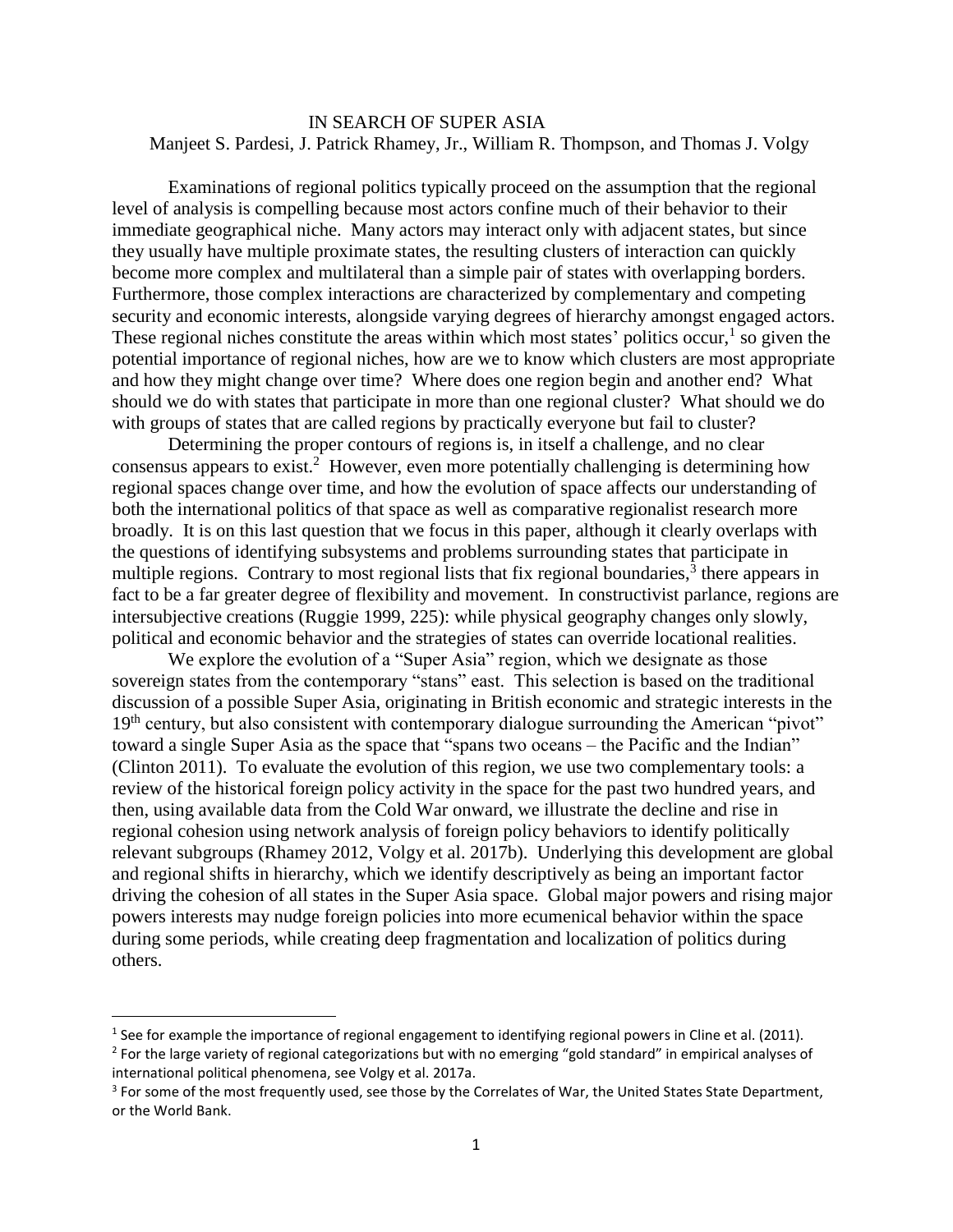Some suggest that the internal politics of regions are significantly impacted by the extent to which a space is "porous", or penetrated by the interference of external powers' engagement with regional powers and their neighborhoods (Katzenstein 2005). We offer in this paper the possibility that the effects of penetration in a space by external powers extend to the evolving geographic contours of the politically relevant region itself. Furthermore, through this initial exploration, we develop a preliminary evaluation of regional transition over time that might be employed more broadly toward developing theories of regional change applicable globally. As such, this paper is but one preliminary step in a broader comparative regionalist endeavor that seeks to generate theoretically interesting findings surrounding regions as substantively relevant to our understanding of the international system. $4$ 

#### **Whither Super Asia?**

 $\overline{\phantom{a}}$ 

How many regions are there in the eastern half of Eurasia? An uninformed student might hazard the guess that there was something called Asia. A better-informed student might rattle off the following candidates: Northwest Asia, East Asia, Southeast Asia, Central Asia, and South Asia, with an ambiguous South Pacific grouping including Australia and New Zealand lurking over the southern horizon. One or as many as six, that is the question. Surprisingly, the uninformed student might be closer to the truth. There are certainly many references in the literature to the six, and there are certainly many scholars who have built their careers around understanding these entities as significantly different "areas" for inquiry. But, history and geopolitics suggest otherwise at the international politics level. The compartmentalization of the eastern half of Eurasia into separate regions, we will argue, was a momentary Cold War blip in time. Before the Cold War and afterwards, a super Asia stretching from the Pacific to India appears to be the more accurate way to envision the geographical arena in which east Eurasian states have interacted. It has not always been that way: coalescing in the early 19<sup>th</sup> century, it disappeared for a few decades during the Cold War, and now seems to be re-emerging.

While changes in regional compensation are perhaps descriptively interesting, understanding what regions exist and how they evolve has important implications for the applicability of regions broadly in international relations research. First, regions have been shown to empirically matter in studies of international politics (Lemke 2003; Volgy et al. 2017b), and thereby their proper delineation is essential for the future of regions as a substantively useful variable. Regions are perhaps increasingly substantively relevant because, while the United States may remain the sole global power, the tools by which states manage international interactions by and large originate at the regional level, granting a diversity in approaches across regions and from which systemic order may originate. Identifying the relevant geographic arenas for the creation of those orders is an important first step. Secondly, pertaining specifically to Asia, is whether the region is doomed to repeat past mistakes or might preserve or improve upon existing levels of stability. The dynamics by which a Super Asia

<sup>&</sup>lt;sup>4</sup> It is worth noting, however, that while this approach to understanding clustering in international politics may have important consequences for comparative regionalist analysis, as well as international relations research seeking to substantively understand the impact of regions, it is certainly not the only approach to understanding regions. Others, such as cultural designations in area studies, may be of greater relevance to certain types of research questions. Our own inquiry, however, is motivated by a desire to understand how and to what extent international politics operates in regional niches.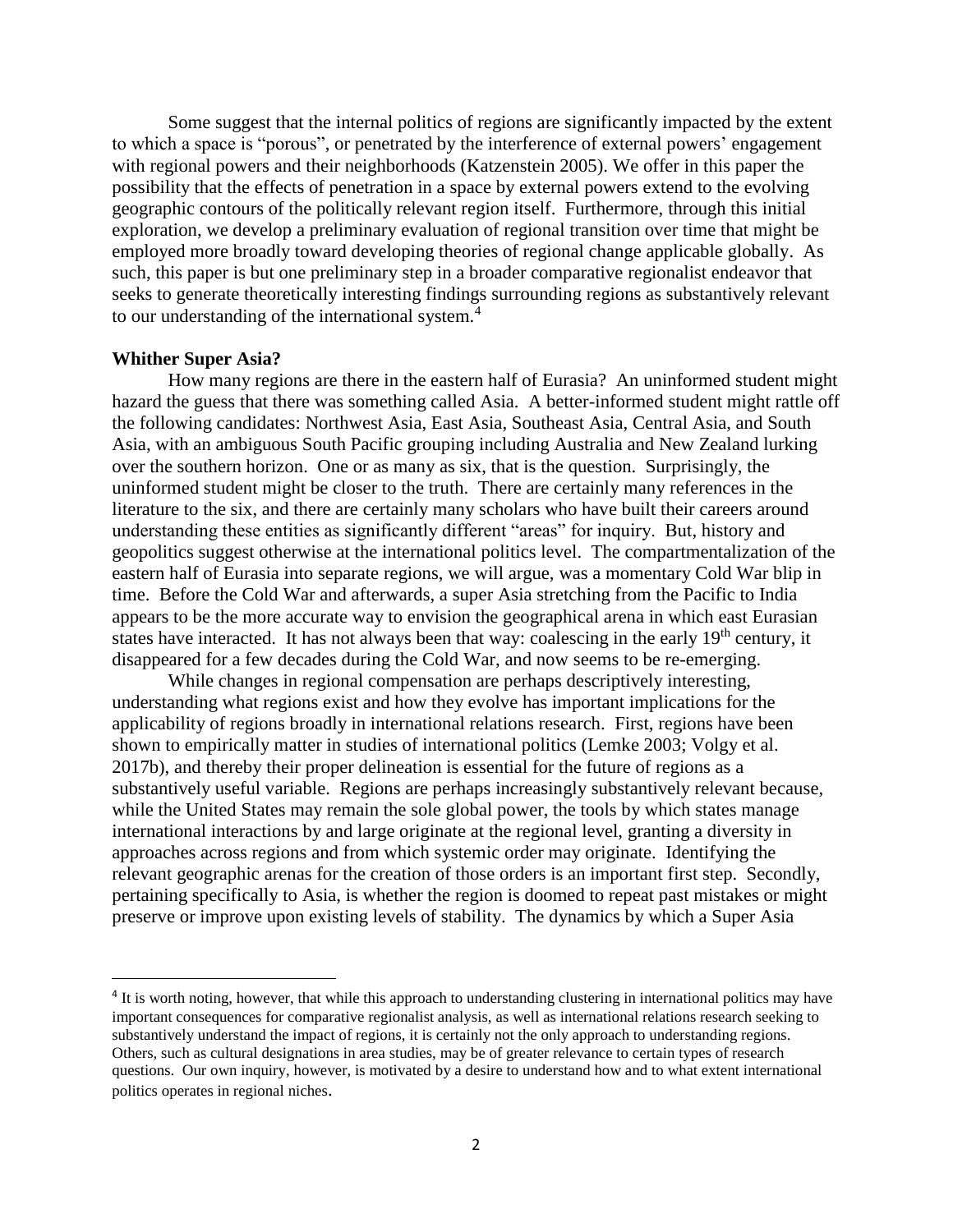coalesces and is stable are important for uncovering how stability or instability may develop into the  $21<sup>st</sup>$  century.

Fundamentally, a region in international politics is a cluster of states whose characteristics and interactions with one another are somehow unique from the broader international system. To identify such clusters in a way usable to an analysis of regional cohesion and change, we assess both descriptively and analytically the on and off again presence of a super-Asian region by evaluating the behaviors of states within the potential regional space along two dimensions: (1) to what extent do states in the potential Super Asian space engage one another, creating increasing regional cohesion, and how does such cohesion change over time? and (2) to the extent there are changes in regional cohesion, what possible causes may relate to these changes?

Regions are neither fixed structures nor ontological truths "out there" in world politics (Lewis and Wigen, 1997). While cultural cohesion is slow moving and may provide the backdrop to some foreign policy behaviors, politically relevant regions should be thought of as processes that emerge as a consequence of the "interaction capacity" of the states concerned, whether economic or security centric (or perhaps both).<sup>5</sup> While it is widely accepted that a cultural Asia and an economic Asia have a deep historical presence in the region, $<sup>6</sup>$  we contend</sup> that for much of the last two centuries a strategic Asia has been in place as well because a sequence of policy decisions constructed to achieve decision-maker goals.

In the ideal, whether arrived at descriptively or analytically, a clear, unquestionable identification of Super Asia would be a group of states that actively engage one another, with significant foreign policy activity (cooperative or conflictual) mutually flowing from one state to another, but not engaging any other outside group (see Figure 1, where each node represents a state). Likewise, there is clearly an absence of Super Asia if there are multiple clusters of states that exist which lack ties with one another, or if some number of states lack clear ties altogether with potential Super Asia region members (Figure 2). Reality is of course far more fluid than these simple characterizations, but the extent to which the group of possible Super Asian states more closely resembles Figure 1 than Figure 2 over time may provide some barometer of its evolution.

 $\overline{\phantom{a}}$ 

<sup>5</sup> On the interaction capacity in international systems, see Buzan and Little (2000: 91-96).

<sup>6</sup> For example, Buddhism created a cultural Asia that remained in place for nearly a millennia-and-a-half, while an economic Asia existed both before and during the period of European domination.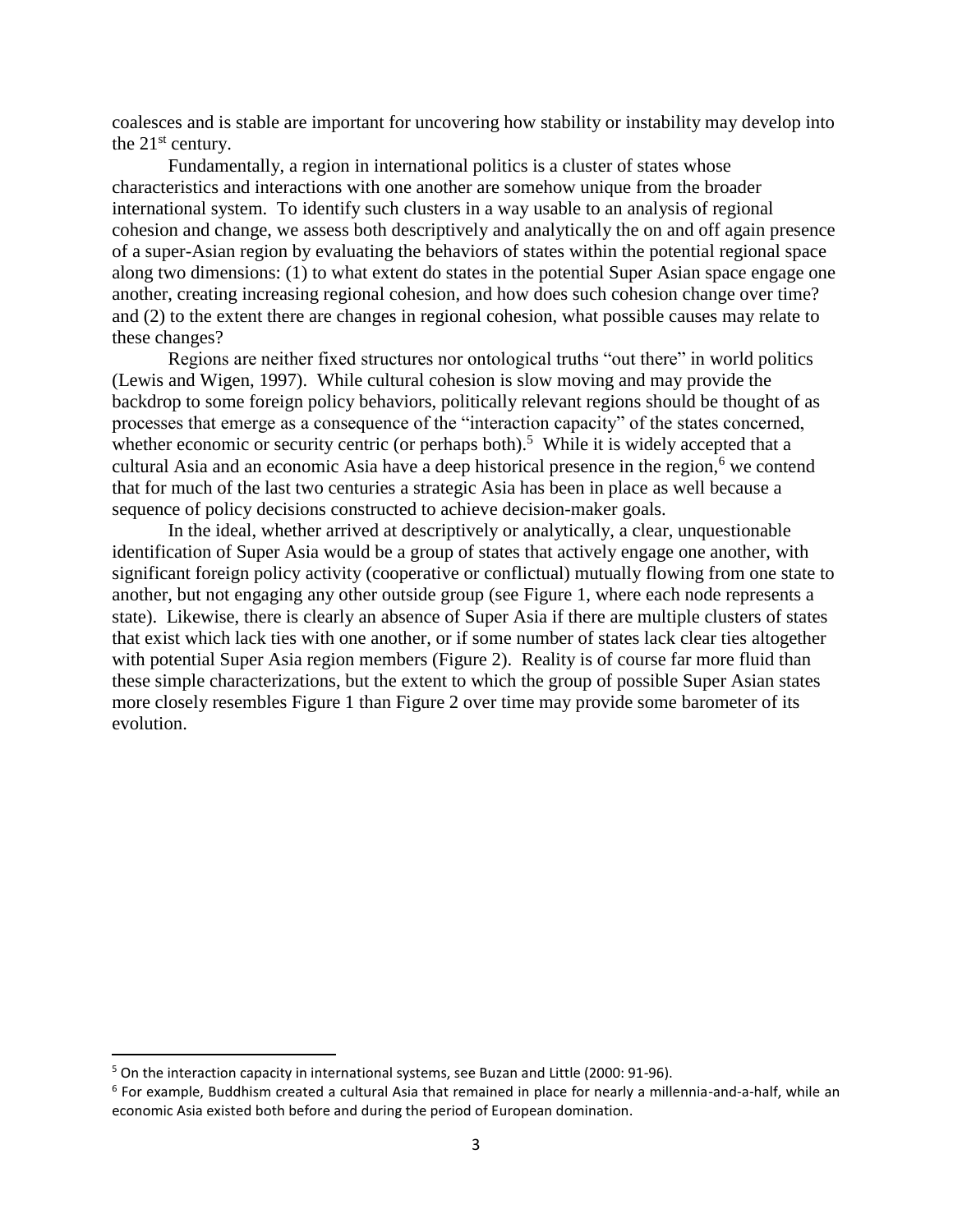# **Figure 1: The Ideal Region**

## Single Regional Space



**Figure 2: A Fragmented Region with Border State**

Two Regional Spaces with Border State

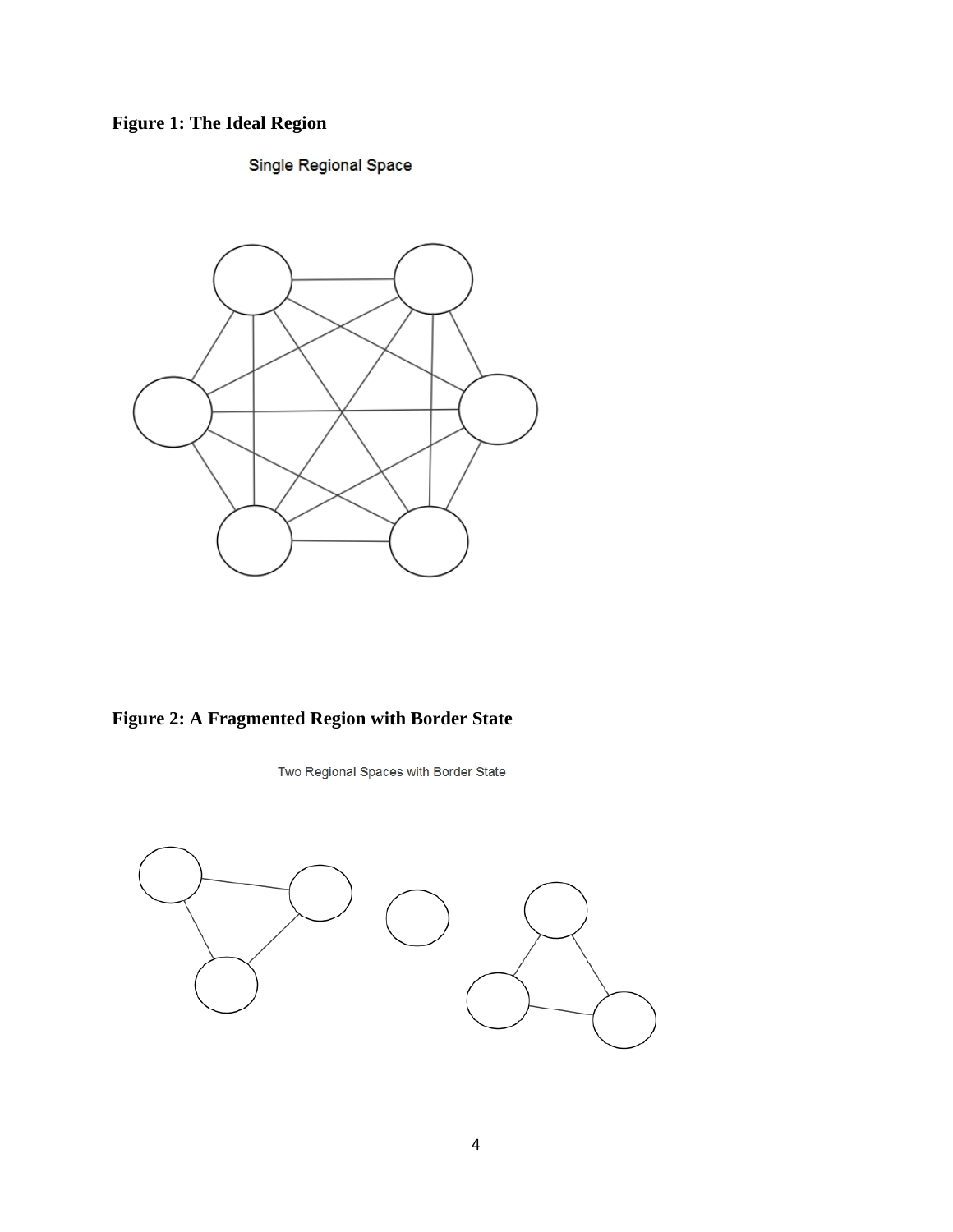We will argue that the 1960s more closely resembles Figure 2 as a space comprised of distinct groupings of Northeast, Southeast, and South Asia, but those groups in the post-Cold War era are merging into a single geopolitical unit more consistent with Figure 1. Contributing to this process are both the strategic interests of the United States, like Britain in the 19<sup>th</sup> century, as well as internal interactions of region members and Super Asia's emerging regional powers, China and India. At the same time, these factors pulling Super Asia together are not entirely new: British strategic interests and engagement with India and China during the nineteenth century similarly defined a relatively singular geopolitical space.

The story of the rise, decline, and recent resurgence of "Super Asia's" contours is one of external interference by major powers alongside the emergence of regional powers – a process of creation from within and without. As a general trend, the unchallenged strategic engagement of Britain (through British India) and more recently the United States grant the geographic space a broader cohesion, whereas the conflictual divisions developed with the defeat of the Japanese Empire and the segmenting of the space into spheres of influence managed by regional actors and the engagement in the porous region by competing external major powers divided the region into more localized camps. Now that the power asymmetry within the region has declined with China and India's rise, will the cohesiveness of a possible Super Asia continue to solidify, or will internal security challenges, along with the interference of external actors, create new fault lines in the 21<sup>st</sup> century?

#### **British India, Qing China, and Strategic Asia**

 $\overline{\phantom{a}}$ 

While scholars have long-recognized the "East Indies" stretching from "Calcutta to Canton" and including "the Indian Ocean and the East Asian littoral, fading into the South China Seas somewhere over what we would call the Western Pacific," as a single economic unit (Fichter, 2010:3), the extant literature has ignored the fact that this region also constituted an integrated strategic unit. The origin of this strategic system has its roots in the command that Britain wielded over India's finances (through taxation) and manpower (in the British Indian army).<sup>7</sup> Recent scholarship on Britain's global empire (Darwin, 2009:1,4) has recognized the crucial role played by the "sub-empire" of India that served to maintain the region's porousness "as the main base from which British interests in Asia could be advanced and defended. Indian soldiers and a British garrison paid for by Indian revenues were the 'strategic reserve' of the British system in Asia."

The pivotal nature of India in maintaining British military and economic influence in the strategically important super Asian space is reflected in crucial nature of India in British power projection. While British India managed its own foreign affairs, especially as they pertained to Southeast Asia and China, it remained subordinate to the interests of Britain and was the locus of British control extending into Southeast Asia.<sup>8</sup> From 1808 onwards, Indian soldiers participated

 $<sup>7</sup>$  In contrast, the Ming naval expeditions did not create a single strategic unit here for there was no meaningful</sup> interaction between the Ming Empire and the Delhi Sultanate, the most important power on the subcontinent. Even the later Portuguese thrust into this part of Asia did not create a single strategic system as Portuguese (and European) power remained marginal to Asian strategic affairs until 1750. See Lach (1965:, xiii).

<sup>&</sup>lt;sup>8</sup> British India also had another "sub-empire" in the Middle East and East Africa. However, this system constituted a distinct strategic region from the one in Asia. Regions are relational and emerge out of mutual interaction. There is no evidence that the polities in the Middle East or East Africa thought or behaved as if their security was interlinked with that of the polities in East Asia or vice versa.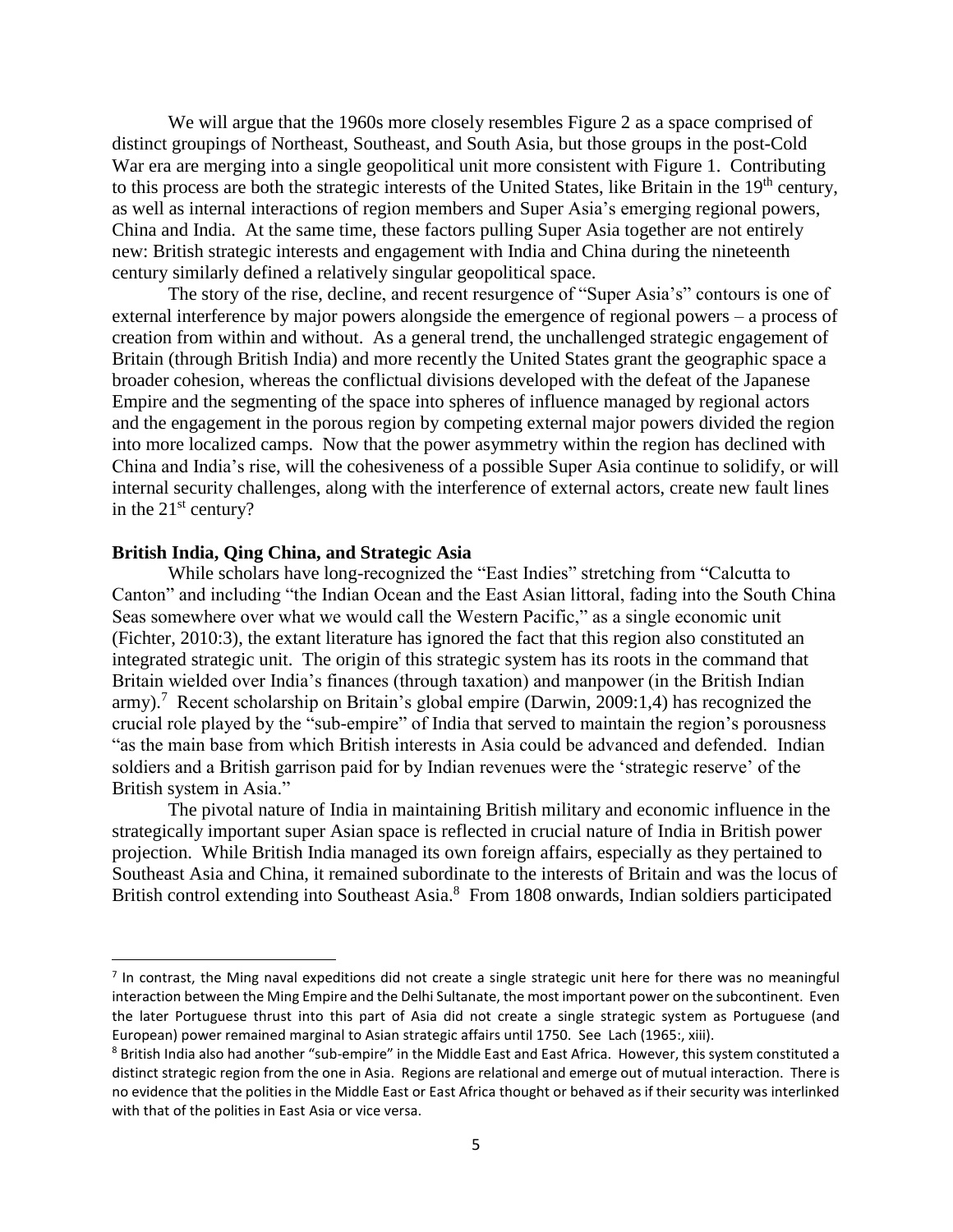in every Anglo-Chinese military encounter until the Second World War (Hartfield, 1990), providing roughly half (10,000) of the troops during the First Opium War (Matzke 2011:41).

Later, with a total of 18,000 troops, India (as a part of the British expeditionary forces) provided the second-largest number of allied troops after Japan for the suppression of the Boxer Rebellion in 1898-1901 (Hartfield, 1990). Indians also worked in all of Britain's treaty ports in China as policemen, watchmen, and security guards (see Thampi, 2005: 140-178). In fact, by the 1930s, Indians were the "fourth largest foreign community" in China behind the Japanese, the Russians, and the British (Markovits, 2000: 59). So crucial was the role of India in British strategy towards China that the noted French Sinologist Louis Dermigny (1964: 781) has argued that Britain dominated India simply to use its resources against China.

As evidence for the relative strategic unity of the region, Qing China realized that the threat that the empire faced along all three of its major frontiers - on land in Xinjiang and Tibet, and on the maritime frontier in the South China Sea - emanated from British India (Mosca, 2013). Writing immediately after the First Opium War, Hsü Chi-Yü, the foremost Qing "barbarian expert", noted that Britain, which consisted merely "of three islands, simply a handful of stones", had suddenly become "rich and strong" because Britain's "power … lies in the five Indias."<sup>9</sup> In fact, Wei Yuan, another notable Qing "barbarian expert", even conceived of a grand alliance with the western powers in Asia (Russia, America, and France) and with Qing tributaries in Nepal, Burma, Siam, and Annam to destroy the British power in India by land and at sea (Mosca, 2013: 287-288). While this alliance remained in the realm of wishful thinking, prominent Chinese leaders continued to think of this region as a single strategic unit even in the early  $20^{th}$  century.<sup>10</sup>

#### **Rise of Japan and World War II**

 $\overline{\phantom{a}}$ 

Maintaining the preliminary cohesiveness of the region, Japan managed its own rise as a regional and then major power through an alliance with Britain. While Russian expansionism was certainly one of the motivators for the Anglo-Japanese alliance that was signed in 1902, it had clear implications for the regional space: recognition of the "independence" of China and Britain's position in India. In fact, between 1905 and 1911, Japan even agreed to come to the defense of British India if its security was threatened (Best, 2004: 236-248).

By 1923, however, the Anglo-Japanese alliance was terminated, ushering in Japanese expansion into China and Southeast Asia, creating the coming strategic theater of the Second World War.<sup>11</sup> A day after the Japanese attack on Pearl Harbor on 7 December 1941, British India declared war on Japan. Notably, Japanese grand strategy in the Second World War was conceived at the Indo-Pacific level and included the separation of India and Australia from Britain as well as assisting Indian independence.<sup>12</sup> By the end of that month, the Indian soldiers of Raj, stationed in Hong Kong and fighting against an expanding Japan, surrendered. Later, Japanese soldiers continued to fight the Indian troops of the Raj in Southeast Asia as well. Japan

<sup>&</sup>lt;sup>9</sup> Quoted in Ssu-Yu Teng and Fairbank (1965:42-43). Since ancient times, the Chinese had divided India into five regions - north, south, east, west, and central India.

<sup>&</sup>lt;sup>10</sup> See, for example, Sun Zhongshan argument of the centrality of India to British power (Sun Yat-sen 1994: 161-162).

<sup>&</sup>lt;sup>11</sup> While India and Australia were never a part of the Japanese Greater East Asian Co-Prosperity Sphere (even as India featured prominently in the cultural "pan-Asia" of Japanese thought – see Bharucha, 2006), the Indo-Pacific was the strategic theater of the Second World War in Asia

<sup>&</sup>lt;sup>12</sup> On this Imperial Conference decision of 15 November 1941, see Lebra (2008: 64).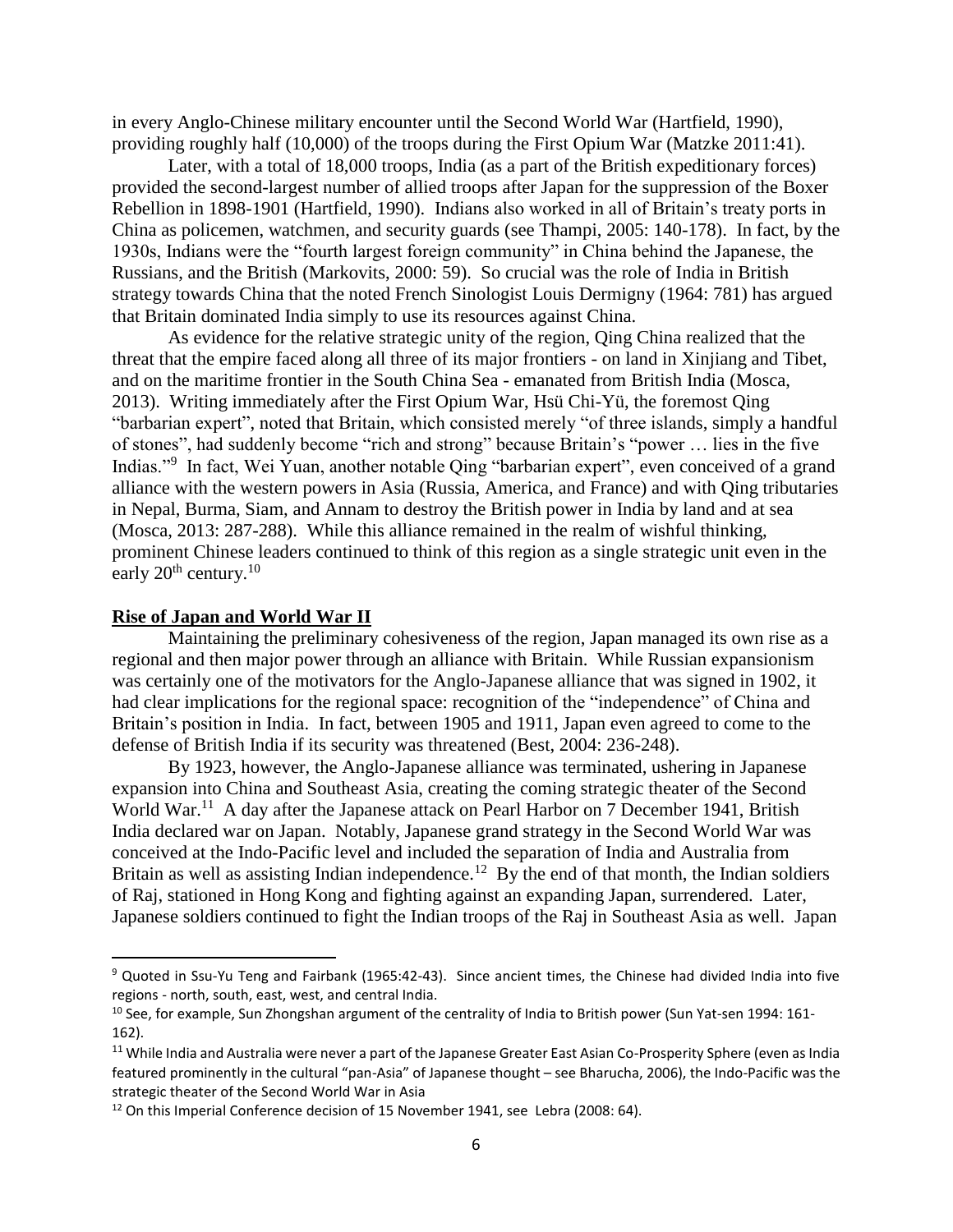even helped establish the Indian National Army that was initially composed of British Indian prisoners of war in Southeast Asia as a consequence of this strategic goal. While India's Andaman and Nicobar Islands were captured, Japan was finally defeated in Burma (and in Imphal and Kohima in northeastern India) with Indian resources as it "was Indian soldiers, civilian laborers and businessmen who made possible the victory of 1945" in Southeast Asia (Bayly and Harper, 2005).

The porousness of the region from external major powers also began to experience a transition from British economic and security interests toward those of the United States. However, much like Britain, the U.S. continued to view Super Asian space as a relatively singular geopolitical unit. For example, the Indian Agent-General in Washington stressed during the war the strategic importance of India in the context of the developments in the "Far East" and as a supply base to China in his conversations with American government officials (as opposed to the British who saw a bigger role for India in the Middle East, see US. Department of State, 1942: 593-598). Furthermore, between 1942 and 1945, American soldiers trained up to 66,000 Nationalist Chinese troops in Ramgarh, India, who re-entered China by air over "the hump" (across the Himalayas) or via the Ledo/Stillwell Road (from northeastern India into southwestern China via Burma) to fight the Japanese (White, 1972: 136-137). The cost of training and supplying these soldiers was underwritten by British India in return for America's defenseindustrial assistance.

#### **Evaluating Region-ness in the Post-World War II Era**

l

Beginning in the 1950s, data on the capabilities and foreign policy interactions of independent states emerges, allowing for an analytical assessment of relative "region-ness" of Super Asia in addition to a historical account. In so doing, we evaluate regional cohesion in the potential super Asia space using network measures to descriptively identify the extent of mutual engagement in the foreign policy behaviors of potential Super Asia members and external major powers, consistent with previous evaluations of regions (Cline et al. 2011; Rhamey et al. 2014). To identify this engagement, we follow the approach of the Regions of Opportunity and Willingness data (Rhamey 2012; Volgy et al. 2017b) and use scaled events data from the Conflict and Peace Data Bank (COPDAB) (Azar 1980) and the Integrated Data for Events Analysis (IDEA) dataset (Bond et al. 2003)<sup>13</sup> for the time periods 1950-1978 and 1990-2010. Two states receive a "tie" between them if they surpass the minimal threshold of foreign policy activity flowing from one to another totaling an above average proportion of their total, global foreign policy activity within each year. While some comparative regionalist research restricts identification of regions by either conflictual (Buzan and Waever 2003) or cooperative interactions (Powers and Goertz 2011), following Rhamey (2012) and Volgy et al. (2017b) we remain ambivalent as to the type of the foreign policy engagement being a necessary prerequisite to regional formation, but instead contend that there may be regional spaces that are predominantly cooperative and others that are predominantly conflictual, and that variance both across regions and over time is potentially of substantive interest. Table 1 provides the total number of clusters, or regions, identified by this method as well as Super Asia's "region cohesion", defined as the proportion of non-isolate states that are members of the largest region in the "stans" east, denoting the extent to which a cohesive, unbroken Super Asian space may

<sup>&</sup>lt;sup>13</sup> We use the 0 to 14 scale from most conflictual to most cooperative for COPDAB, and the 20 point -10 to 10 scale from Goldstein (1992) for IDEA.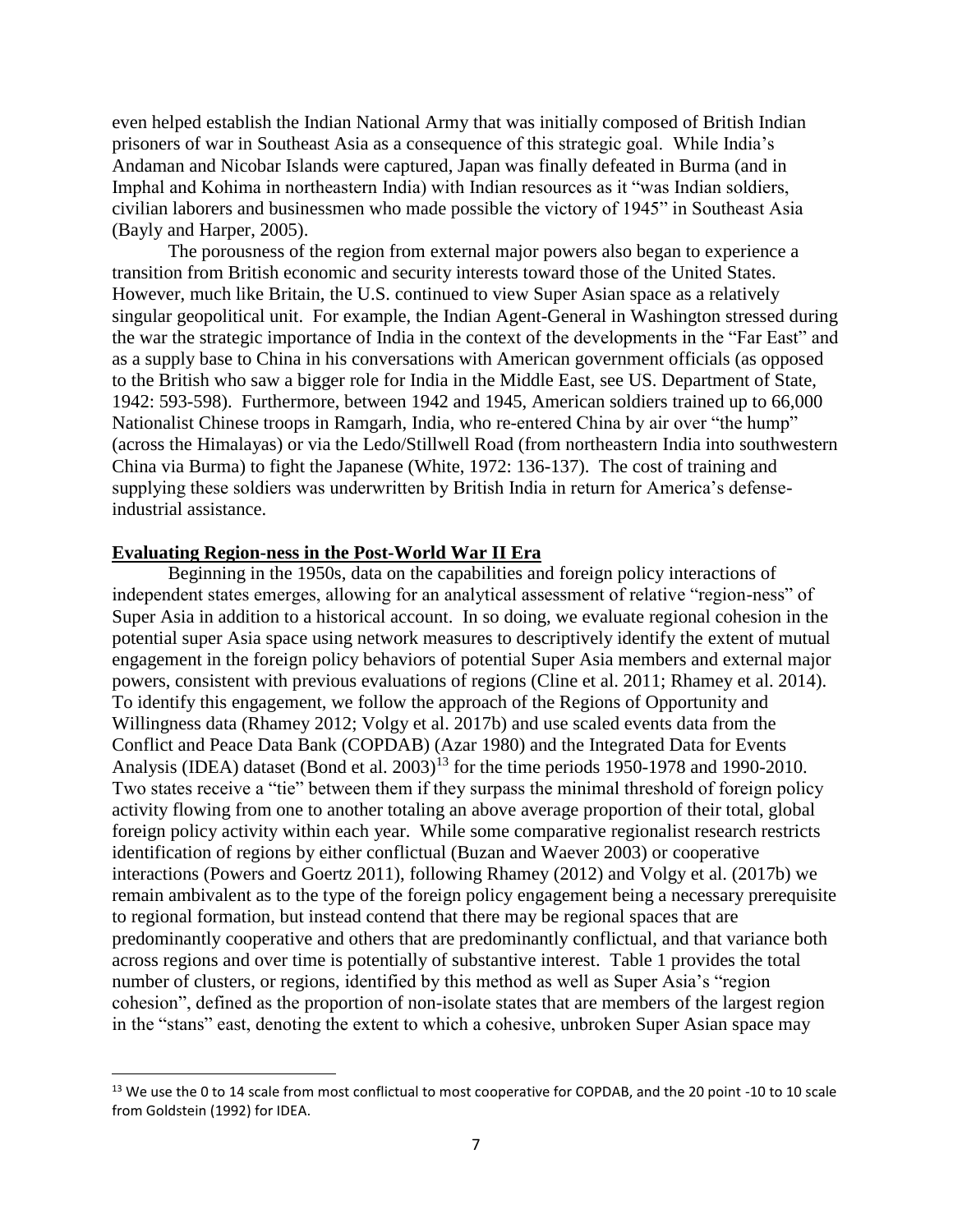exist or if the space is alternatively fragmented across separate unique clusters.<sup>14</sup> Note, the process of rapid post-colonialization in the region dramatically expands the number of microstates in the area during the latter time periods, creating a number of isolates, or states with no ties to any other state as shown in Appendix  $B$ .<sup>15</sup> In order to prevent these isolates from driving down our assessment of regional cohesion, we drop them from our calculations, with the expectation that the inability of Palau or Nauru to actively engage their most proximate neighbors is not necessarily representative of the extent to which a strategically relevant Super Asia exists to active region members.

In addition to assessing cohesiveness for each period, we determine the centrality of prominent regional actors, constituting rising or potential regional powers given their capabilities to determine the extent to which some regional actors may be playing a role in Super Asia's development (Table 2). Further, we also include the foreign policy engagement of the United States, across both cooperation and conflictual foreign policy, flowing toward states within Super Asian to determine the role of the external major power in its development (Table 3). These analytical findings, alongside our historical account, demonstrates that a relatively more even distribution of ties between key regional actors (reminiscent of the conceptual diagram in figure 1) alongside increased cooperative foreign policy engagement by the United States appears to coincide with a more cohesive Super Asian space.

| <b>Time Period</b> | $-0.000$<br><b>Isolates</b><br><b>Regions</b> |   | <b>Region</b>   |  |
|--------------------|-----------------------------------------------|---|-----------------|--|
|                    |                                               |   | <b>Cohesion</b> |  |
| 1950-1960          | 4                                             |   | .82             |  |
| 1961-1972          | 6                                             |   | .40             |  |
| 1973-1978          | 10                                            |   | .53             |  |
| 1990-2000          | 13                                            | 3 | .60             |  |
| 2001-2010          | 21                                            |   | .71             |  |

**Table 1: Regional Cohesion in Super Asia across Five Time Periods**

### **Table 2: Centrality of Prominent Regional Actors, # of 1st Degree Ties**

|           | 1950-1960 | -<br>1961-1972 | 1973-1978 | o<br>1990-2000 | 2001-2010 |
|-----------|-----------|----------------|-----------|----------------|-----------|
|           |           |                |           |                |           |
| Australia |           |                |           | 15             |           |
| China     |           | 10             | q         | 15             | 12        |
| India     |           |                | 10        | 11             | 11        |
| Indonesia |           |                |           | 11             | 11        |
| Japan     |           | 12             |           | 16             | 10        |

|  |  | Table 3: Proportion of American Foreign Policy Activity Directed at Super Asian Space |
|--|--|---------------------------------------------------------------------------------------|
|  |  |                                                                                       |

|           | <b>Conflict</b> | Cooperation | <b>Total</b> |  |
|-----------|-----------------|-------------|--------------|--|
| 1950-1960 | .35             | .27         | .28          |  |
| 1961-1972 | .63             | .33         | .43          |  |
| 1973-1978 | .40             | .19         | .24          |  |
| 1990-2000 | .26             | .30         | .29          |  |
| 2001-2010 | .31             | .36         | .34          |  |

 $14A$  list and maps of these regional spaces are provided in Appendix A.

l

<sup>15</sup> Note, there are some important non-micro-state exception, specifically Australia, discussed further below.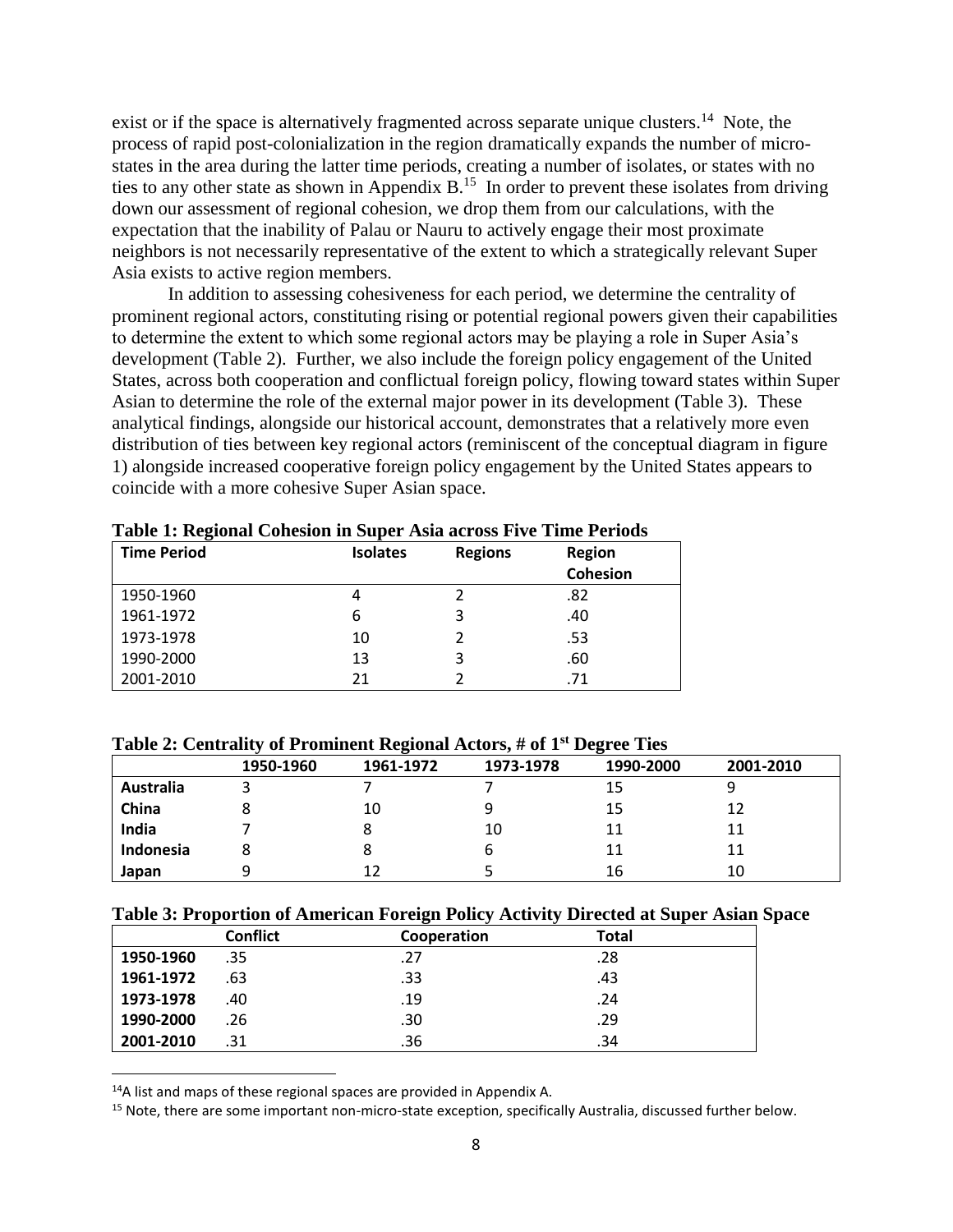#### **The Early Cold War (until the mid-1960s)**

l

All of the major powers continued to treat Asia as a single strategic unit from the early postwar years until the 1960s, though the divisions that would characterize the latter half of the Cold War, including decolonization and external military intervention, began to develop as post-World War security concerns gave way to the challenges of global bipolarity. This was also true of Britain, which had created the Southeast Asia Command (SEAC) during the Second World War.<sup>16</sup> British-Indian soldiers (including those from SEAC) were involved in British efforts to restore Indo-China to French colonial rule and the East Indies to the Dutch in 1945-46. At the same time, they were also involved with disarming Japanese soldiers in these regions and in Thailand, and in the repatriation of the Japanese prisoners of war (Prasad, 1958). Furthermore, the Indian soldiers of the Raj constituted almost a third of the British Commonwealth Occupation Force in Japan itself along with another third from Australia/New Zealand (Prasad, 1958:57). Given the important role that it had played in Second World War, the soon-to-be independent India thought of itself as the "policeman and arsenal of the East" in early 1946 in the words of the senior Congress leader Asaf Ali who was appointed as independent India's first ambassador to the United States later that year. Soon after independence and long before America's recent "pivot" to Asia, Nehru asserted that "the future of Asia will be powerfully determined by the future of India. India becomes more and more the *pivot* of Asia (Gopal, 1979: 59). Nehru (1950:329) not only thought of India as the "pivotal centre … in terms of [the] defence" of South and Southeast Asia, but also believed (Nehru, 1985: 536) that India "would inevitably exercise an important influence" in the Pacific. Importantly, early independent India tried to play a role commensurate with that idea.

The fault lines of Super Asia that would later emerge have some precedence immediately following the War. After the interim government of India assumed power in September 1946 in the run-up to Indian independence, Jawaharlal Nehru, who headed this government, issued orders to the Indian troops to return home (by the end of 1947). Even after India's independence in 1947, India, Pakistan, Afghanistan, Burma, Nepal, Tibet, and Sri Lanka were added in the "South-East Asia" section of the British Foreign Office along with Thailand, Indo-China, and the Dutch East Indies (Nong Van Dan, 2010: 29).

However, in January 1949, India's strategic view of a unified Asia remained consistent, organizing the first conference of Asian states to deal with a specific Asian issue - Indonesian independence. India not only played a leading diplomatic role along with Australia for Indonesia's independence but Indian aircraft also made several sorties in the late 1940s in defiance of the Dutch air blockade to supply the Indonesians fighting the Dutch "police action". In fact, Biju Patnaik, a prominent leader of the Indian National Congress personally flew to Indonesia to fly out the Indonesian leaders Sutan Syahrir and Muhammad Hatta to India where they were given temporary refuge (Ton, 1963: 85-118). A month after the Conference on Indonesia, India organized a Conference of Commonwealth countries on Burma to discuss that country's internal security and economic issues, which suffered from similarly limited to a small portion of what would be construed as Super Asia. Following this, Burma became the first

<sup>&</sup>lt;sup>16</sup> The SEAC was headquartered in Sri Lanka and included India's Andaman and Nicobar Islands, Australia's Christmas Island, the not-yet-independent Maldives, and all of the states that comprise "Southeast Asia" today with the exception of the Philippines. In fact, the Philippines was sometimes included as a part of Latin America because of its orientation towards Spanish-America and then towards the United States. This example further illustrates that regions (in this case Southeast Asia) are not "natural" as is oftentimes implicitly assumed.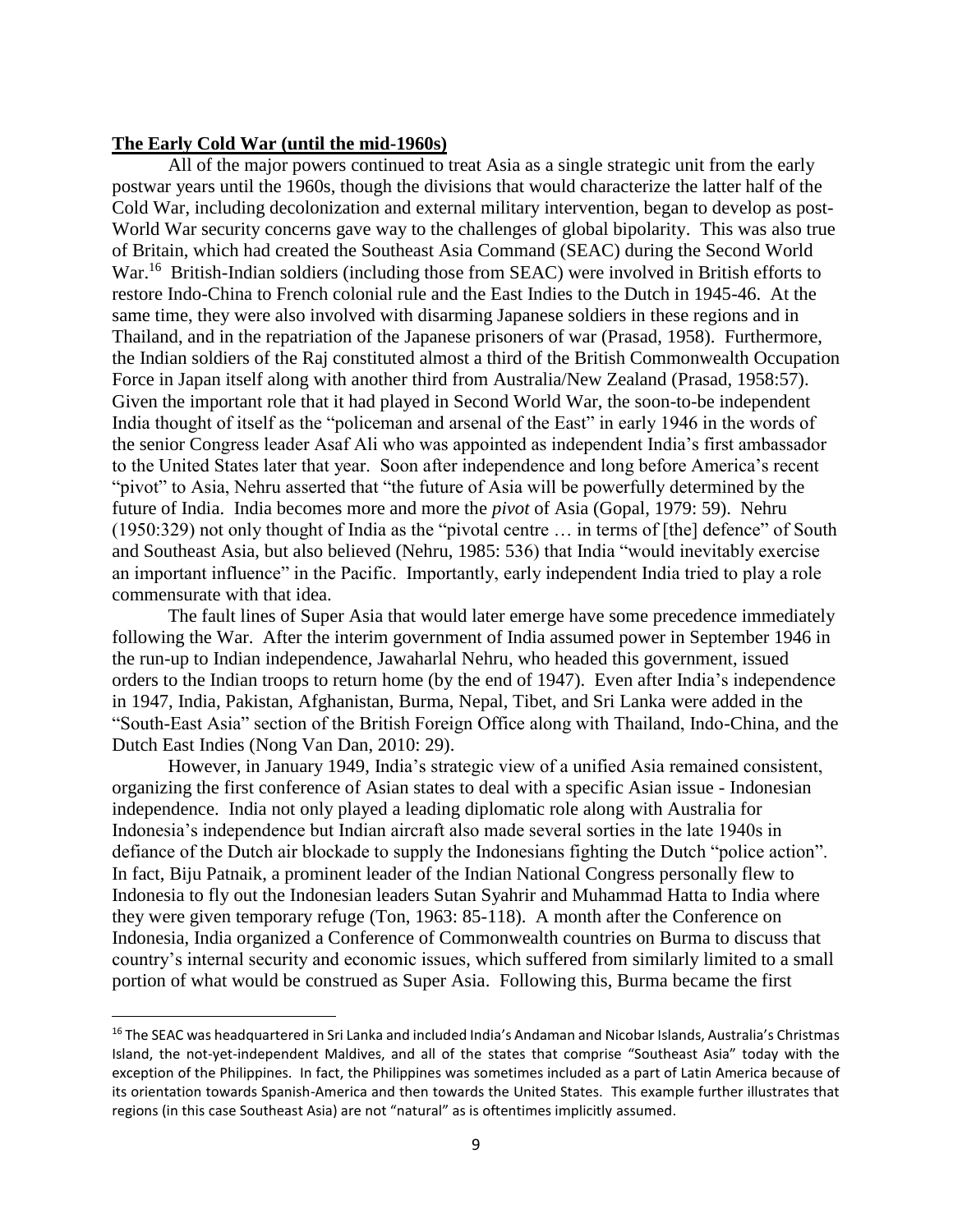country to receive arms, ammunition, and transport planes from India, and New Delhi also cancelled all the debts owed by Burma to India incurred during its separation from British India in 1937 (Ton, 1963: 150-184).

Furthermore, India became the first country in postwar/postcolonial Asia to have its own protectorates after signing treaties with Nepal, Bhutan, and Sikkim in 1949-50 that made the foreign and security policies of these states subordinate to India's. While New Delhi rejected Burma's request of an alliance of Southeast Asian countries to be led by India in 1947 and 1949, India continued to counsel Burma in its foreign affairs (Gopal, 1992: 505). By 1951, the American government (CIA, 1951) speculated about India's military intervention in Burma in the event of an open intervention by Communist Chinese forces in that country (as many Nationalist troops had fled into Burma during the final days of the Chinese Civil War). In 1951, India signed friendship treaties with Burma and Indonesia that had security-related undertones, and the friendship treaty signed with the Philippines in 1952 was tantamount to a non-aggression pact. Not surprisingly, China believed that India was in the process of creating an "Asiatic Military Alliance" to check the spread of Communism in Asia (no author, 1949: 13).

Notably, Britain and the United States were even willing to consider an Indian, in lieu of an American, role in Laos and Cambodia to prevent against Communist domination, especially because Nehru felt that these states belonged "to the sphere of Indian culture" in the mid-1950s (Nong, 2010:172). As a result of India's active diplomatic role in Indo-China, all three International Commissions of Supervision and Control that were created in 1954 in Geneva were headed by an Indian chairman. That Asia represented a single strategic unit at this point was also apparent during the creation of the Southeast Asia Treaty Organization (SEATO) by the United States in 1954 to check Chinese Communism in Asia (Fenton, 2012). Apart from the United States, Britain (in Malaya), and France (in Indo-China), the rest of the member states of SEATO were the Indo-Pacific states of Pakistan, Australia, and New Zealand along with only two states from what we consider Southeast Asia today - Thailand and the Philippines.

The Korean War (1950-53) continued to highlight the porous and unified nature of a strategic Super Asia. Given that China and the United States did not have formal diplomatic links at this time, India played the role of an interlocutor between these states during the war. New Delhi also played a leading role at the United Nations during the postwar Korean settlement. Notably, 6,000 Indian troops and administrative personnel led by Indian officers landed in South Korea and implemented the exchange of some 23,000 prisoners of war (Heimsath, 1956). At the same time, India also signed a separate peace treaty with Japan in 1952 after rejecting the "unequal" San Francisco Peace Treaty (SFPT). New Delhi not only waived all wartime reparations owed by Tokyo but India also granted Japan the most-favored-nation status which was refused to Tokyo by the signatories of the SFPT. This treaty heralded Japan's "return to Asia" after the war as it helped Japan in its negotiations with Burma, Indonesia, and the Philippines which were then underway (Sato, 2005).

Under Nehru's leadership, Japan was also invited to the 1955 Bandung Conference even as Japan became a member of the United Nations only in 1956. Nehru also introduced Communist China, and its Premier Zhou Enlai, to Asia and the world at Bandung (as Beijing had emerged as a pariah in large parts of Asia after 1949). In fact, the United States feared that that an "Eastern Bloc" led by India and China was emerging at Bandung that would be inimical to America's Cold War priorities (Parker, 2006). While Sino-Indian tensions that were apparent at Bandung itself as well as anti-communism in Southeast Asia prevented the emergence of this "Eastern Bloc," Asia was conceived as a single strategic unit until the early 1960s.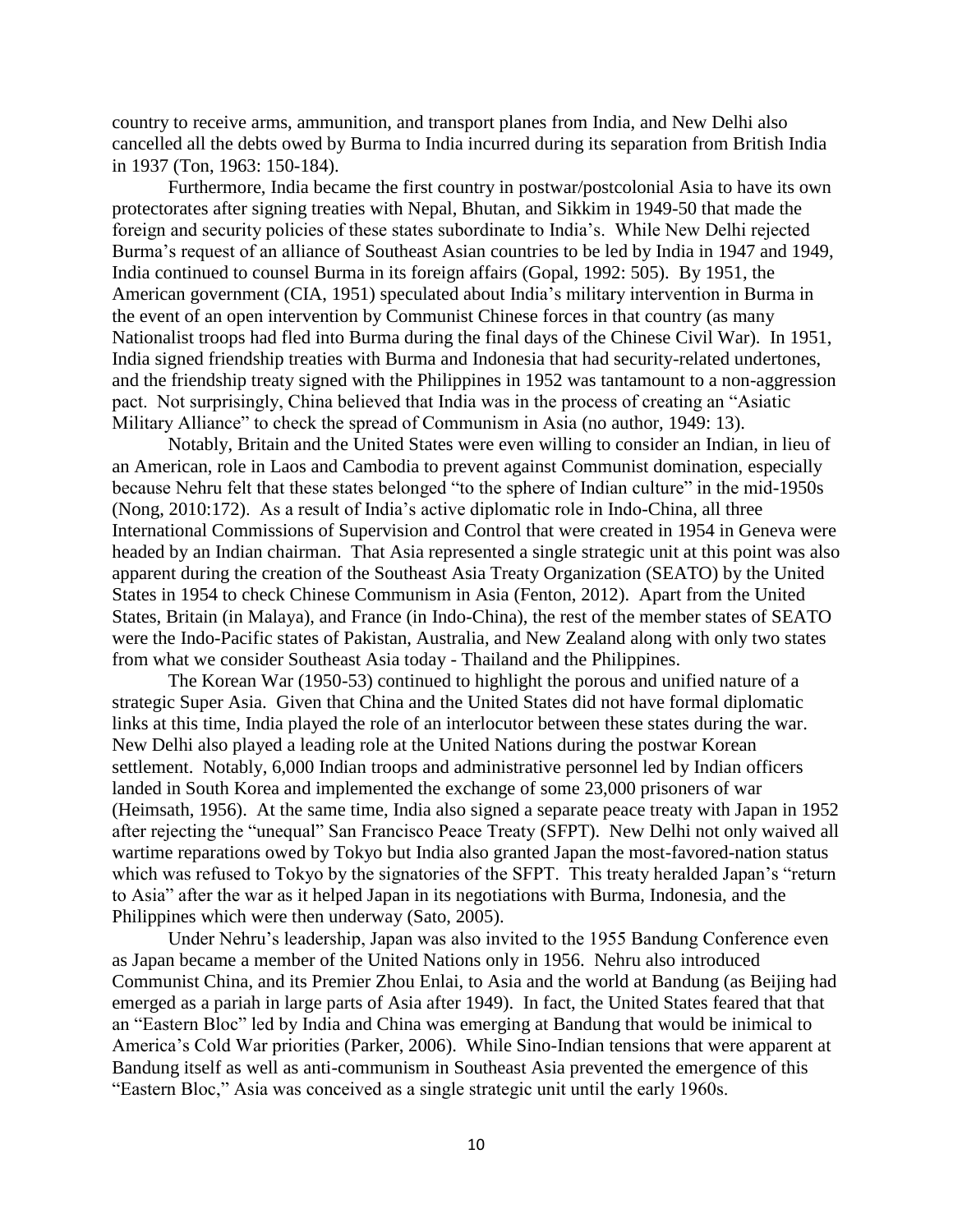#### **Regional Fragmentation and the Cold War**

 $\overline{a}$ 

On the eve of the 1962 Sino-Indian War, the divisions that would characterize the remainder of the Cold War became apparent. India informed China that the eight-year long 1954 Sino-Indian agreement on Tibet would not be renewed until status quo ante (as perceived by India) was restored along the Sino/Tibetan-Indian border after arguing that this agreement was meant to maintain peace not only between China and India, "but also … [in] South East Asia" (Indian Ministry of External Affairs, 1961-1962). As shown in Table 3, American conflictual behavior in the region spikes, mostly due to the Vietnam War, but also due to heterogeneous engagement with important regional players. During the 1962 Sino-Indian War, for example, the United States not only provided military assistance to India, but even informed the Chinese that it was sending an aircraft carrier to the Bay of Bengal. (Hoffman, 1990: 196-210). However, India's disastrous defeat in 1962 meant that India could no longer provide military leadership in Southeast Asia as New Delhi itself needed external assistance to meet the challenge from Beijing. As such, India was eliminated from the ranks of an Asian regional power, resulting in a deterioration of regional engagement in Southeast Asia. At the same time, Washington was getting seriously involved with the Vietnam War while becoming disinterested in South Asia due to New Delhi's strong objections against American intervention in Vietnam, further exacerbating rising fragmentation as American strategic interests became more narrowly focused on smaller regional subgroups in contradiction to the broader articulation of singular regional space during the 1950s and the British era.

Internally, the emergence of the Association of Southeast Asia in 1961 and then the Association of Southeast Asian Nations (ASEAN) in 1967 meant that Asia was finally being "split" into distinct strategic theaters of South Asia, Southeast Asia, and Northeast Asia for the rest of the Cold War that we are all too familiar with today.<sup>17</sup> By the 1970s, following American withdrawal from Vietnam, American engagement reaches a low point in the post-Cold War era (Table 3). Internally, while India and China remain strongly engaged (Table 2), other key players experience a rapid decline in their interconnectedness within the Super Asian space. Divisions that developed between sub-groups were accentuated by the economic stagnation in South and Southeast Asia, while the economies of Northeast and Southeast Asia took off and Australia and New Zealand focused their activity extra-regionally. Finally, the division of Asia (and the world) into distinct sub-regions according to America's Cold War priorities and the consequent emergence of area studies programs in American academia consolidated the boundaries of these sub-regions of Asia (Lewis and Wigen, 1997: 157-188).

While strategic links between Asia's distinct sub-regions continued after the 1960s (for instance the Sino-Pakistani nuclear and missile nexus), these links are quite limited, and this larger strategic Asia did not form a single geopolitical unit for the great powers for the remainder of the Cold War except for during moments of crises such as the 1971 Bangladesh War when an America-China-Pakistan alignment emerged against the Indo-Soviet entente. However, by the end of the Cold War, Asia was in the midst of fundamental economic transformation. China was

<sup>&</sup>lt;sup>17</sup> However, this split emerged only gradually and the boundaries of the regions that thus formed were fuzzy in the beginning. Sri Lanka (in contemporary South Asia) and Papua New Guinea (in contemporary Oceania) were both viable candidates for ASEAN membership in its early years. In the mid-1960s, Singapore encouraged India to respond with its own nuclear test in the aftermath of China's 1964 nuclear explosion. Singapore not only asked for Indian military assistance to help train the new state's armed forces after 1965 but was even open to an Indian naval presence in the region.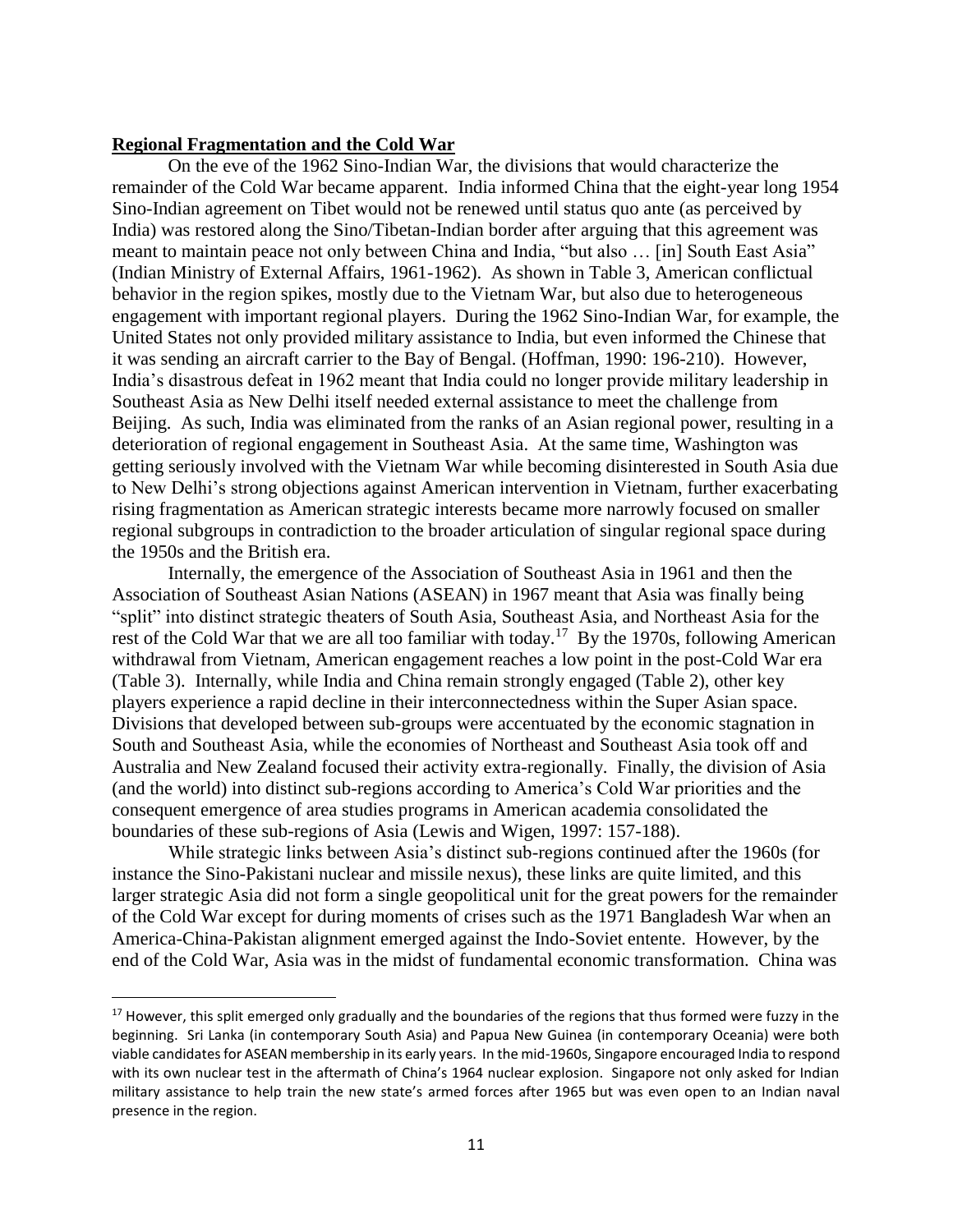more than a decade into its dramatic economic reforms when the Cold War ended, while India had just begun the process of embracing the market after shedding its socialist shibboleths. This economic transformation of Asia that began the process of blurring the sub-regional boundaries and is heralding the re-emergence of the Indo-Pacific-Asia.

### **Re-Emergence of Super Asia Following the Cold War**

In 1991-92, India launched its "Look East" policy to promote greater economic and strategic integration with its eastern neighbors (Saint-Mezard, 2006). At the same time, given its growing dependence on the sea-lanes in the Indian Ocean region for energy resources from the Persian Gulf to fuel its rapidly growing economy, General Zhao Nanqi, the director of the Chinese Academy of Military Sciences asserted in 1993 that China "was not prepared to let the Indian Ocean become India's Ocean" (quoted in Roy, 1998:170). By the end of the 1990s, the Japanese Prime Minister Ryutaro Hashimoto was arguing that Japan did not want to see "China and India  $\ldots$  struggle for hegemony in Asia  $\ldots$  in the 21<sup>st</sup> century" (quoted in Togo, 2007: 89). It is these nascent processes led by Asia's leading powers - India, China, and Japan - that laid the foundations of the re-emergent Super Asia.

Asia's strategic geography will not be limited to the maritime realm alone. After all, even the historical strategic Asia had both maritime and continental dimensions seen in the British India-Qing China relations or in the Burma-India-China theater of the Second World War, where the Japanese forces were being supplied and maintained by Japan's naval power. There is no doubt that the rise of China and India is gradually transforming them into important naval powers in the region. However, Asia's giants will continue to remain continental powers too. Notably, scholars of geopolitics have long recognized the interdependence of land and sea power.

China and India's maritime interests are already well-known in the literature on the Indo-Pacific (and will not be discussed at length here in the interests of space, see, for instance, Mohan 2012). For example, China worries about its "Malacca Dilemma" in the context of its vulnerability in the Malacca Strait through which more than 80% of China's oil imports pass. More recently, China announced (Krishnan, 2014) a \$1.6 billion fund in support of its "maritime silk route" project to build commercial ports and enhance connectivity with Southeast Asia and the countries of the Indian Ocean Region. Similarly, more than half of India's total foreign trade passes through the Strait of Malacca. India's largest overseas offshore oil and gas fields in Russia's Sakhalin region have to travel through the South China Sea before passing through the Strait of Malacca to supply India (Dutta, 2006). At the same time, India is also engaged in hydrocarbon exploration along with Vietnam in the South China Sea in a region disputed with China (Bhaumik, 2013). It is natural that Asia's rising giants will invest in their naval (and air) power capabilities in tandem with their growing commercial and energy interests like all other great powers have in the past.

However, many of Asia's emerging trade and energy corridors are not purely maritime routes. China has cultivated ties with Myanmar and Pakistan in an attempt to reduce its Malacca Dilemma.<sup>18</sup> A natural gas pipeline connecting Yunnan and other parts of southwestern China with Kyaukpyu on the western coast of Myanmar became fully operational in late 2013 (BBC) News, 2013). Similarly, the Karakoram Highway already connects China's Xinjiang with

 $\overline{\phantom{a}}$ 

<sup>&</sup>lt;sup>18</sup> While ameliorating China's Malacca Dilemma, China's approach towards Myanmar and Pakistan does not decrease the importance of the Indian Ocean as oil and gas will still need to be shipped via the (greater) Indian Ocean sea lanes to the ports of these countries before being transported overland to China.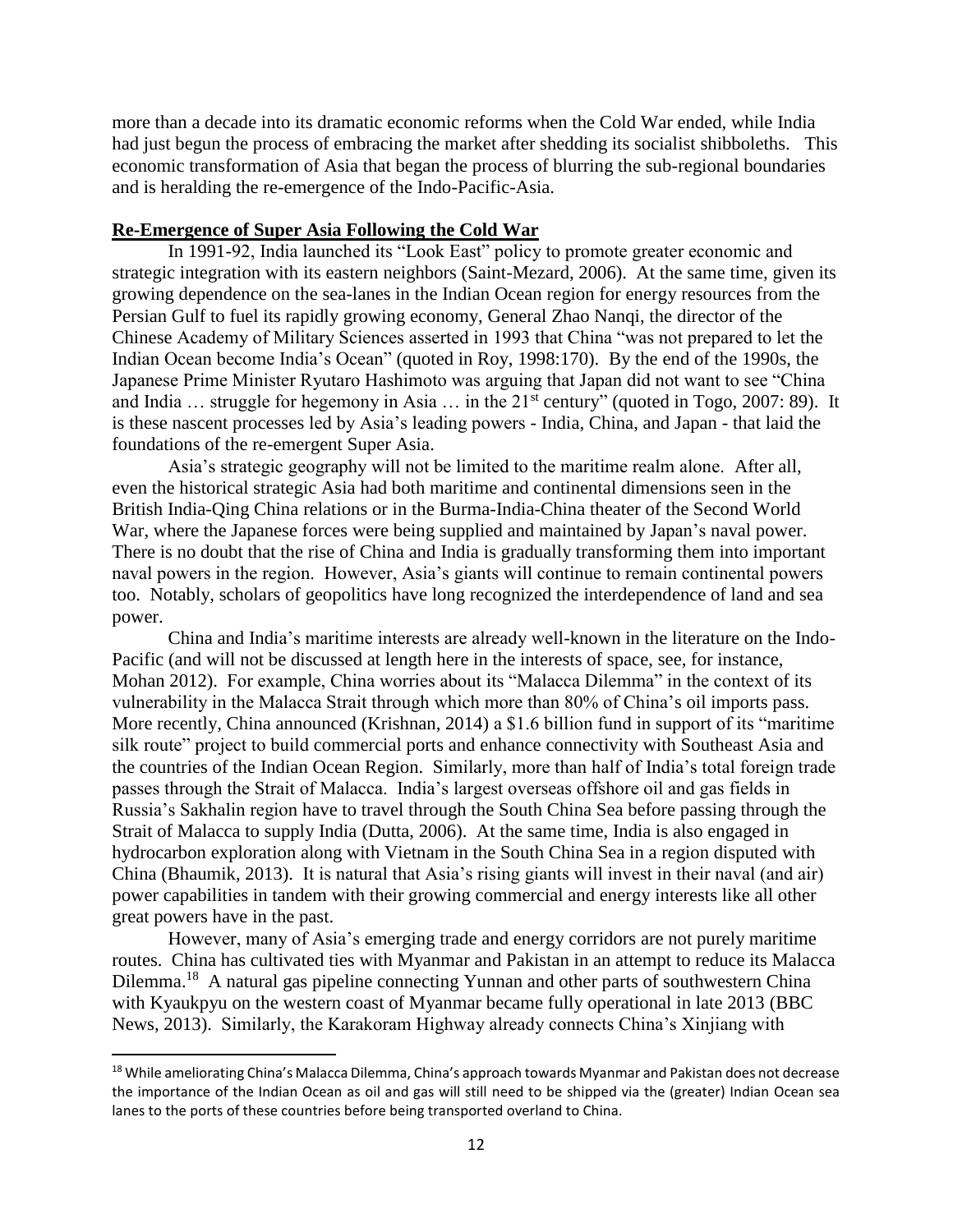Pakistan's Gilgit-Baltistan and Khyber Pakhtunkhwa regions, and plans are underway to connect the highway to the Pakistani port city of Gwadar at the mouth of the Persian Gulf. Work has also begun on connecting southern China with Singapore via several countries in Southeast Asia by a high-speed rail network to ease the flow of goods and people between these countries by 2020 (People's Daily, 2011). China is also planning on connecting Xinjiang with Gwadar via a rail link (Ng, 2013).

On its part, India is also promoting land-connectivity with Southeast Asia. A highway linking northeast India with Thailand via Myanmar is expected to be ready by 2016 (Reddy, 2013). Initial plans are also underway to extend this highway to Laos, Cambodia, and Vietnam (Livemint, 2014). Another ambitious project (Mohan, 2012) includes the combination of a maritime corridor from southern India to Dawei in Myanmar and a land corridor from there into Thailand (and beyond). Both Japan and United States are also promoting better connectivity between India and Southeast Asia (Bagchi, 2014). In a significant recent development (Krishnan, 2013), India and China have also begun to explore overland connectivity through Myanmar and Bangladesh through an initiative that will have a major impact on all of their economies if successfully implemented.

Given their emerging land-based connections, the integration of economic interests drives the importance of the security of these routes as significant concerns for China and India. For example, the Chinese army has been undergoing intense training near the Myanmar-China border since 2013 as a result of the ongoing ethnic conflict between Myanmar's government and the Kachin state. While the possibility of the ethnic conflict spilling over into China is real, the gas pipeline to China also passes through this state (Xin and Li, 2012; Wong, 2013). China is already believed (Harrison, 2010) to have anywhere between 4,000-11,000 soldiers of the People's Liberation Army - presumably from the engineering corps - in Pakistan's Gilgit-Baltistan region working on road and railway projects.

But trade and energy networks are not the only factors that highlight the continental dimensions of strategic Asia, but also territorial confrontations. Much as  $19<sup>th</sup>$  century territorial issues with the British Empire facilitated the view of a broad Asian strategic space, so ongoing territorial and resource issues may create a unified, albeit conflictual, focus around which regional players in a politically relevant region may coalesce. There are at least three other important features: the Sino-Indian border dispute, the status of Tibet, and water security in Asia. The Chinese military incursion into Ladakh in Indian-Kashmir in 2013 highlighted the continued strategic salience of the world's longest unmarked border. Indian strategists (Joshi, 2013) have already begun to debate whether it is in their interests to respond to China's intrusions along their common land frontiers by bolstering India's naval presence on the Andaman and Nicobar Islands, given that India enjoys an edge over China around the Malacca Strait. With India's only tri-services military base at Port Blair on the Andamans, and the United States able to blockade the Malacca Strait along with the littoral states, China's Second Artillery Force is investing in long-range precision-strike capabilities to be able to target this region from China's interior provinces in order to reduce its vulnerability there (Stokes, 2012). These developments along the Malacca Strait are arguably the most dramatic example of the interconnectedness of land power and seapower in strategic Asia.

The Tibet-factor also affects the contours of strategic Asia and highlights the continental dimensions of military power. China's growing rail and air connectivity with Tibet has strategic consequences for not just India but also for Southeast Asia (Lin, 2011). Any Chinese military activity in Tibet has consequences for Sino-Indian relations given that the China-India border is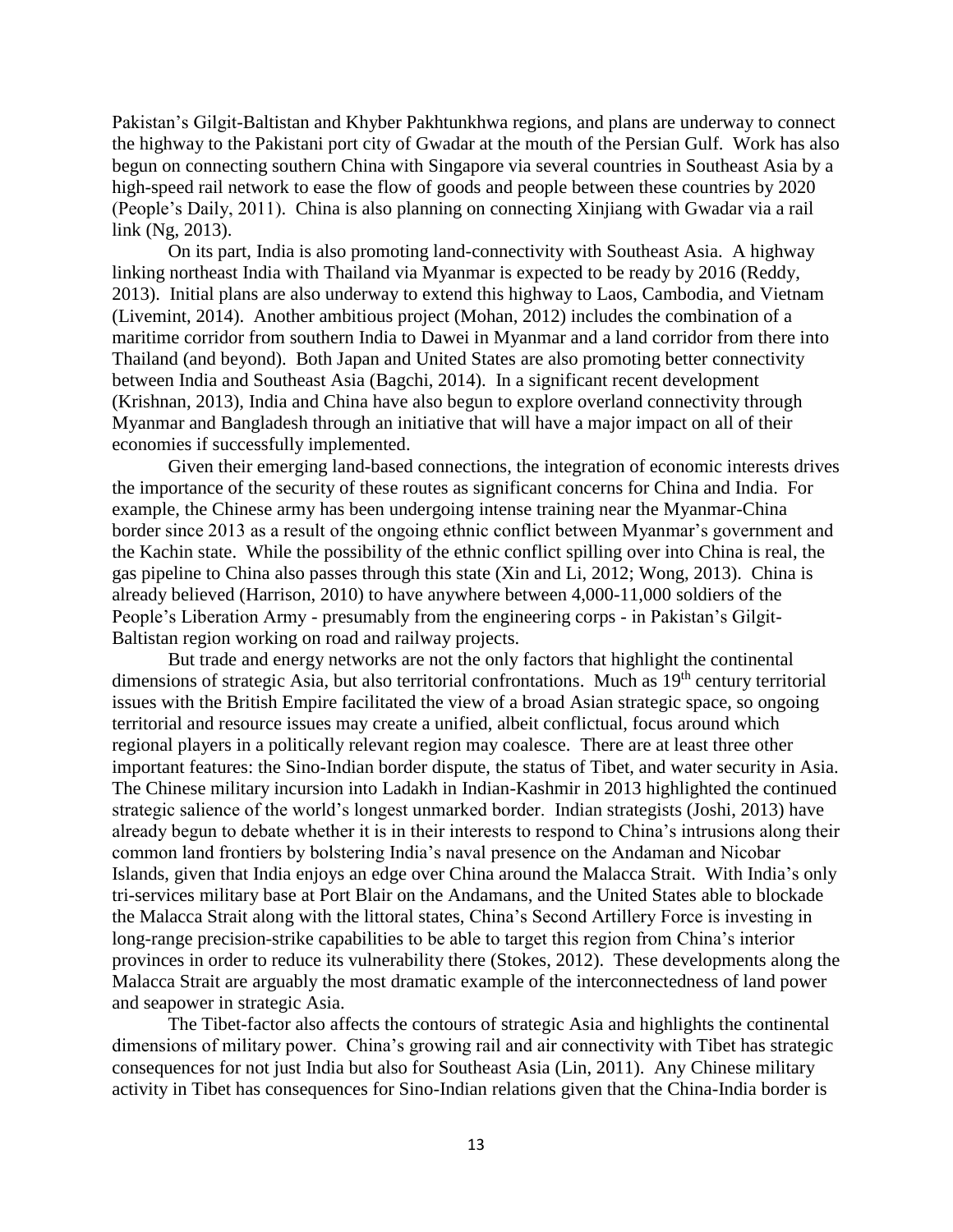essentially the Tibet-India border and because the Dalai Lama and the Tibetan government-inexile reside in India along with thousands of Tibetan refugees. However, given that most of South and Southeast Asia's major rivers (such as the Brahmaputra, Mekong, and Salween) originate in Tibet, and that China has plans to build dams and divert these water resources, it has been argued that China's growing military infrastructure in Tibet "complicate[s] the planning of other water claimants downstream, in much the same way as more robust PLA [People's Liberation Army] presence in the disputed areas of the East and South China Sea raise concerns by other disputants" (Kamphausen, 2013). So even without factoring in the India-Pakistan relations (and China's role in that triangle) or China's response to the developments on the Korean peninsula, Asia's (re)emergent strategic reality is continental as well as maritime.

We have argued that with the exception of the last three decades of the Cold War, Asia's three sub-regions (South, Southeast, and Northeast Asia) and two oceans (Indian and Western Pacific) have constituted a single strategic unit for close to two centuries. This broader strategic Asia that emerged as a consequence of sustained politico-military interactions between its constituent units was a continental as well as a maritime system. Similarly, the Super Asia that has been reconstituting itself since the end of the Cold War is re-emerging due to the growing politico-military processes in this region. As such, Super Asia is hardly "new" or "unnatural"; in fact, it represents the return of history.

While the United States plays an important role in maintaining the process of coalescence in Super Asia, just as it played a pivotal role in the fragmentation of the 1960s and 70s, it cannot alone define the strategic contours of Asia. Competition between prominent regional actors in the extent to which the states are relatively central to the broader network is key to defining the space.<sup>19</sup> Japan dominated the position of centrality in both the early time periods (Table 2), in part due to the backing of the United States but also in terms of its overall economic development status at the end of the Cold War. China, however, gained the spot of most central state in the 2001-2010 time period, albeit with a relatively evenly distributed engagement with Japan, India, Indonesia, and Australia.

Rising regional and major powers China and India are at the forefront of the processes that are redefining strategic Asia, albeit remaining within their distinct areas of influence for the time being, as Japan, Asia's other leading power, is already thinking in Super Asia terms as it tries to emerge as a "normal" military power. Furthermore, consistent with previous discussion of the rising economic and security integration both over land and sea, this Chinese-Japanese cluster is making in-roads into key historical neighbors of India – Nepal, Myanmar, and Bangladesh. The reorientation of Japan toward the region is a departure from its previous, extraregional focus during the Cold War, and it will be interesting to see if Australia likewise follows suit.<sup>20</sup> In particular, Japanese policymakers (Abe, 2012) have shown an interest in developing strategic links with other regional democracies - the United States, Australia, and India - in the form of a "democratic security diamond" to hedge against the rise of China. Asia's medium

 $\overline{\phantom{a}}$ 

 $19$  Obviously, China and Japan are not the only important players in the space, though they are most consistently at the core of the space across all time periods. During most of the Cold War, Australia is completely disengaged, and only tangentially engaged in the latter period (and even so, not consistently, see Volgy et al. 2015). Indonesia experiences similar peripheral behaviors, albeit less detached, and India, while important, emerges at the head of a separate South Asian subgroup in the post-Cold War period as depicted in Appendix A, and identified in the clique analysis.

<sup>&</sup>lt;sup>20</sup> A recent analysis of regional foreign policy engagement by regional and major powers found that Japan was unique as a major power in not also engaging in significant activity toward its regional space apart from the international system (Cline et al. 2011).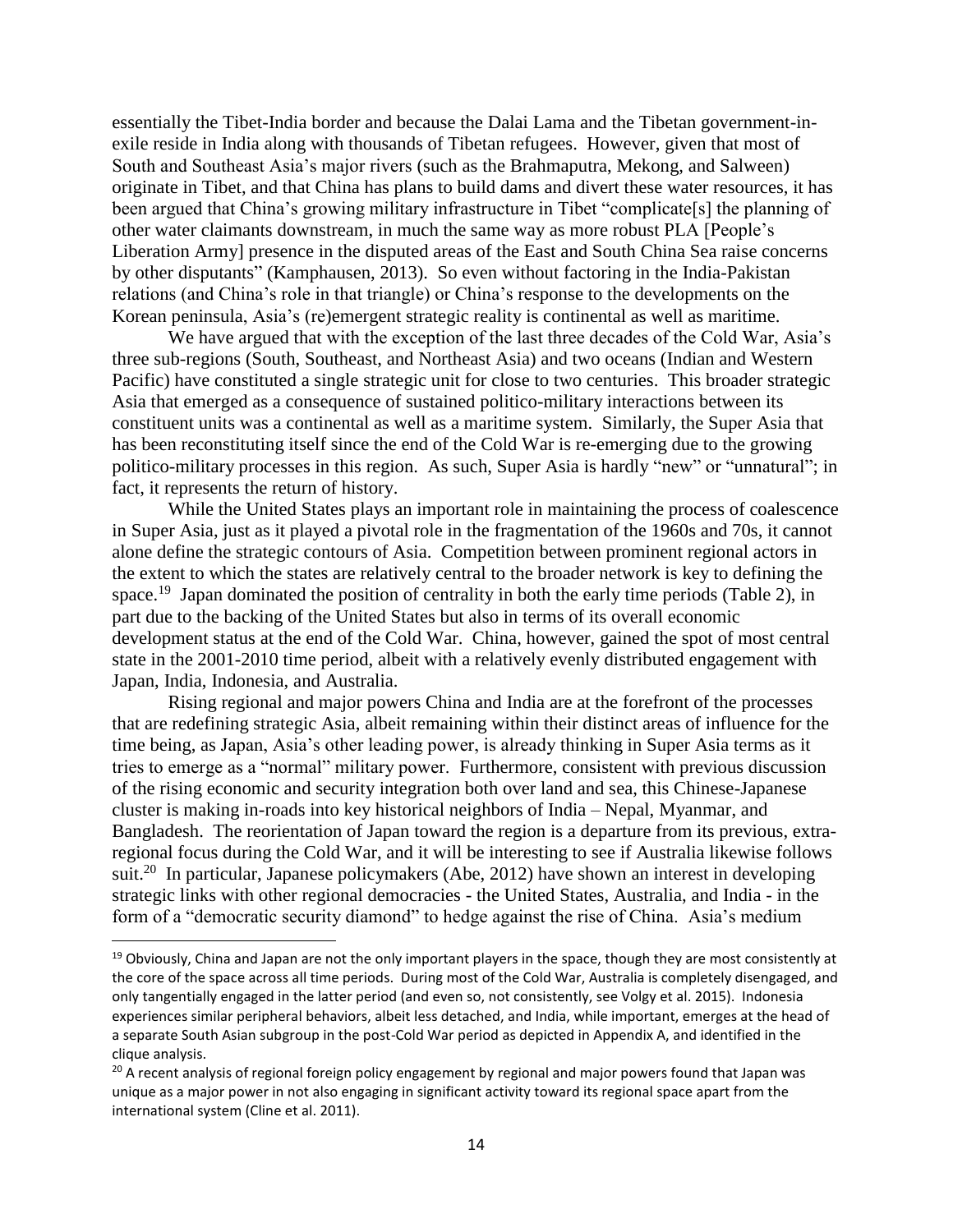powers such as Australia (Australian Department of Defense, 2013) and Indonesia (Natalegawa, 2013) are either already making official statements using the term "Indo-Pacific," or are thinking in terms of a broader strategic Super Asia even when not using this term. For example, Singapore has brought India into its idea of strategic Asia out of balance-of-power considerations (Goh, 2005), while South Korea had also begun to think in terms of a larger Asia because of its growing energy needs, the North Korea-Pakistan nuclear axis, and because it plans to play a more proactive international role (Chung, 2011).

### **Conclusions: Looking Forward**

As we have demonstrated, an important contributing factor to regional development appears to be the rise of regional powers and the relative porousness of the region(s) to external major power interference. Rather than taking the region as fixed and looking at state or dyadic behavior (for instance, Solingen 2007), we can evaluate the impact of the broader multilateral behaviors described here on the overall stability, conflict, organization, and architecture that may emerge within the regional space. Applying similar criteria to other regions, whether the Middle East or Europe, and then comparing them to the super Asian development described here may provide insights into the requisite causal factors necessary for the attainment of certain regional outcomes. As with super Asia, those implications may be due either to its coalescence or fragmentation. While comparison of regions, independent of identification method, has been of rising interest in IR research, greater attention to the formation of multilateral behaviors over time – or how regions rise and fall – is likely to be a fruitful avenue for future research and, possibly, of great import to the future of the international system.

To the extent a super Asia is emerging, the evolutionary process still has some way to go. The descriptive rise and fall of cohesion in what may constitute a Super Asia coincides with the rising importance of certain regional players and the ways in which external major powers engage the space, as described previously. While during no time period does a single Super Asia perfectly exist, the closest periods to the ideal are in the 1950s and 2000s (Table 1), where the number of regions is limited to only 2, and the proportion of active states in the largest region is at its peak. Though the levels of regional cohesion have not returned to those observed in the first full decade of the Cold War, the latest time period shows significantly higher levels of regional cohesion than any point since, with 71% of all region members falling within the largest regional cluster, which includes China and Japan. However, the remaining 29% of actively engaged states appear within a separate South Asian region that includes India, the most notable difference from the more encompassing regional space from the 1950s which included all nonisolates with the exception of Afghanistan and Pakistan. Interesting is the behavior of Australia. While loosely involved in the most recent time period in a very peripheral sense, it fails to engage the proximate clique including China and Japan. While Australia does have ties to other states in the area, as illustrated in Figure 7, it does not have ties uniquely apart from others in the international system, given the relatively dramatic degree of Australian extra-regional foreign policy activity. The result is that Australia remains somewhat torn between the local space and the broader system, not residing within the identified East Asian clique in a majority of years in the ten year period.

While local actors within Super Asia may continue to operate mostly within relevant "neighborhoods" of South Asia, Southeast Asia, or Northeast Asia, the relevant region seems to be increasingly defined by developing issues involving regional powers and the United States. Overall, American conflict appears to correspond with a decrease in the observed levels of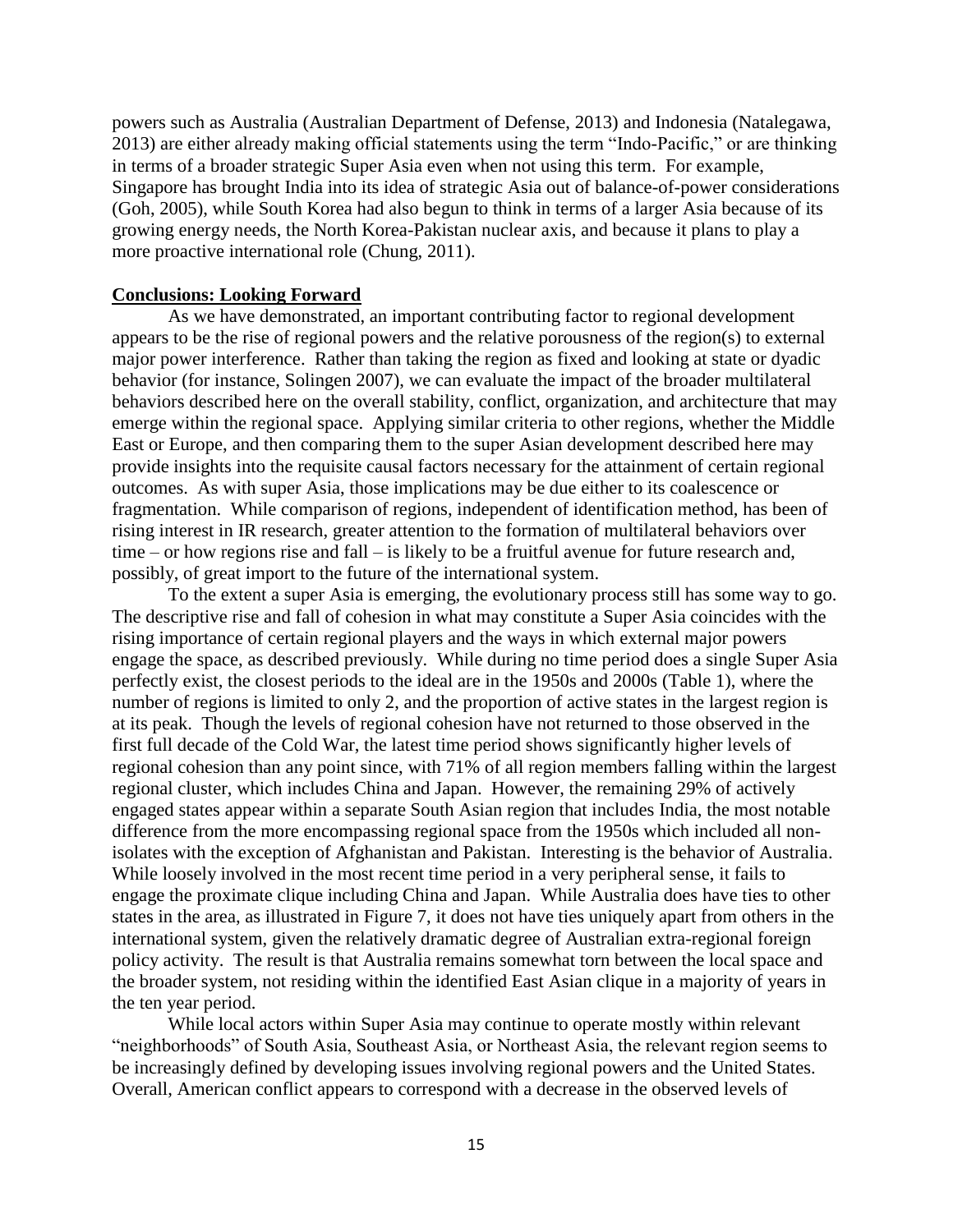regional cohesion. Notably, the most fragmented periods correspond with American military intervention in Southeast Asia. Following the Cold War, where on balance American foreign policy takes on a relatively more cooperative nature, the levels of regional cohesion appear to be somewhat less than the peak of the Cold War, with the 2001-2010 period reaching a cooperative maximum. As Japan "normalizes" and the United States remains not only the foremost military power in the region but also the primary economic player, no regional order (whether a balanceof-power system, a concert of powers, an institutional arrangement, or some combination thereof) will be stable without the active participation of these two states along with China and India. Given the interdependence of maritime and continental powers discussed above and the fact that China and India are more active in only one of Southeast Asia's two interconnected maritime theaters (China in the South China Sea and India in the Malacca Strait), the Indo-Pacific-Asia is the region's new strategic reality, especially because it is also acceptable to region's medium powers. Finally, it is important to note the politico-economic roots of this Indo-Pacific-Asia. This region first emerged as a single strategic unit around the time of the "great divergence" between the west and the rest (including Asia) almost two centuries ago. It was the rising power of Britain (through its Indian base) that initially created this region. After a hiatus of three decades or so during the Cold War, this region is now re-emerging as a single strategic unit in the context of an emerging "convergence" between Asia and the West which has just begun (Wolf, 2011). Its re-emergence is being led by the rise of China and India, joined perhaps by a re-engaged Japan.<sup>21</sup>

Although the current disputes in the South and East China Seas make the region seem uniquely maritime in its strategic orientation, Asia's strategic reality will combine continental as well as maritime power. Furthermore, while a full-fledged continental system already exists, a full-fledged maritime system is still emerging. The United States is the only naval power capable of roaming the Western Pacific and the Indian Oceans at will. While China remains a growing naval force in the South and East China Seas, it remains a limited power in the Malacca Strait and the Indian Ocean. Similarly, while Indian naval power is growing in the Indian Ocean and along the Malacca Strait, it remains a limited force in the South China Sea. The current economic trends point toward an early sustained Chinese naval presence in the Indian Ocean before a regular Indian presence in the South China Sea. However, political and technological developments may reverse this trend. As India develops an assured second-strike nuclear platform vis-à-vis China in the form of a nuclear submarine, New Delhi may feel the need to deploy its nuclear submarine(s) in the South China Sea because the limited range of India's nuclear-tipped submarine-launched missiles will not allow India to target Shanghai or Beijing from the Bay of Bengal. $^{22}$ 

Region-making is an avowedly subjective enterprise. Discerning the contours of the regions that have been made and that are in the process of emerging (or re-emerging), however, need not be equally subjective. We have made a case for the existence of a Super Asian region for most of the last 200 years. Simultaneously, this initial attempt at describing the behaviors of states in the Super Asian geographic space illustrates both the potential of broad regional organization led by a rising China and India and the complexity of parsing out subgroup behaviors and their potential causes. As a substantively interesting level of analysis unto itself,

 $\overline{a}$ 

 $21$  India overtook Japan as the world's third-largest global economy in 2011, while China will displace the United States as the largest economy by the end of this year (Ranasinghe, 2014)

 $^{22}$  India's submarine based missiles under development have a range of 750 - 3,000km, but need to have a range of 5,000km to hit Beijing or Shanghai (Thapar, 2014).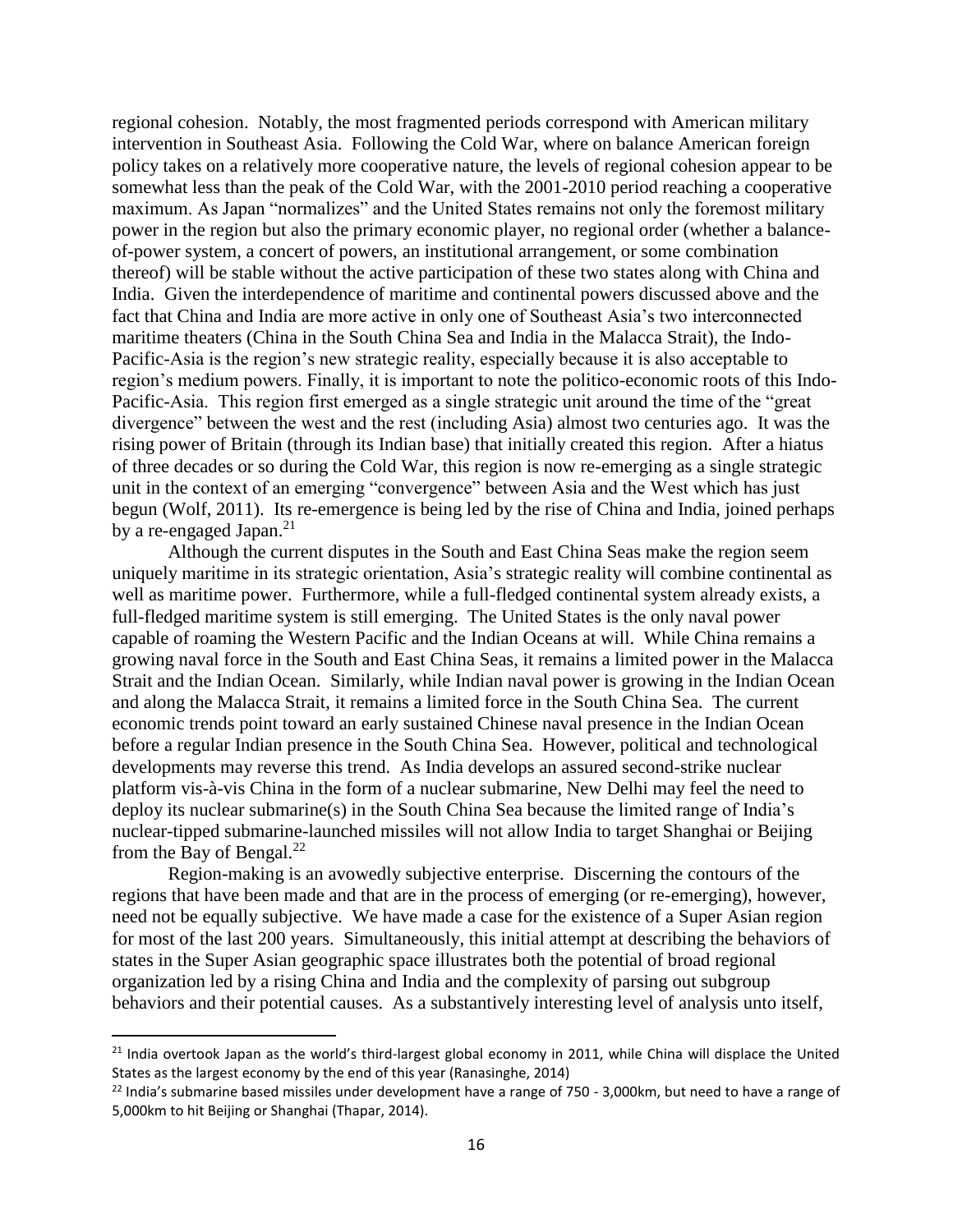regional coalescence and disintegration has many possible implications for international politics, from the stability and conflict behavior of states (Volgy et al. 2017b), to the development of regional architecture (Powers and Goertz 2011), to the rise and fall of major powers (Volgy et al. 2014). Identifying these subgroups and analyzing their change over time has the potential to supplement existing dyadic and systemic analyses while also more appropriately accounting for the inherent geographic clustering present in international politics.

As for confirming empirically Super Asia's emergence, our verdict is a qualified "maybe". While the initial 1950's description of a unique, large, unfragmented space acting uniquely from the broader international system does appear to be present, and the re-emergence of such a space is occurring to a greater extent than in the 1990's or most of the Cold War, it still has some way to go before being a clear, unqualified reality. First, the most obvious division in the space is between India and China, and if it continues, may expand regional fragmentation into the Southeast Asian space as India seeks a more global role. While China's rise is perhaps the most likely driving force behind regional coalescence, challenges from within (Japan) and without (India, United States), as well as continued local hesitance (Australia), may continue to hinder super Asia's development in the near future.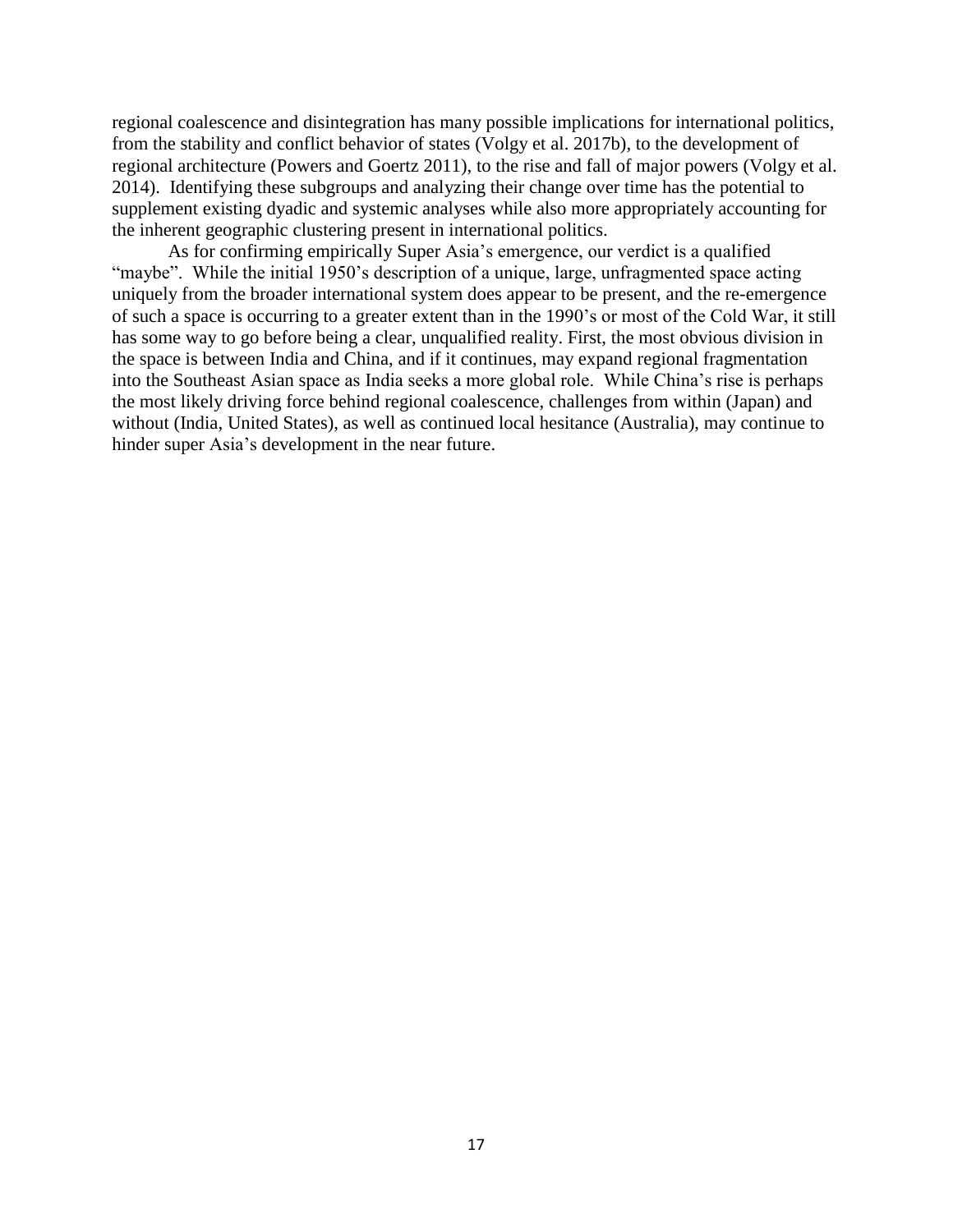### References

Abe, Shinzo (2012) "Asia's Democratic Security Diamond," *Project Syndicate*, December 27.

Acharya, Amitav (2001) *Constructing a Security Community in Southeast Asia: ASEAN and the Problem of Regional Order*. New York: Routledge.

Acharya, Amitav (2012) *The Making of Southeast Asia: International Relations of a Region*, 2nd ed. Singapore: ISEAS.

Akaha, Tsuneo, ed. (1999) *Politics and Economics in Northeast Asia: Nationalism and Regionalism in Contention*. New York: St. Martin's Press.

Allison, Roy (2008) "Virtual Regionalism, Regional Structures and Regime Security in Central Asia." *Central Asian Survey* 27 (2): 188-202.

Asian Relations Conference (1948) *Asian Relations: Proceedings and Documentation of the First Asian Relations Conference.* New Delhi: Asian Relations Conference.

Attenborough, David (1987) *The First Eden: The Mediterranean World and Man*. Boston: Little Brown.

Australian Department of Defense *(2013) Defense White Paper 2013.* Canberra: Australia.

Azar, Edward E. (1980) "The Conflict and Peace Data Bank (COPDAB) Project." *Journal of Conflict Resolution* 24(1): 143-152.

Ba, Alice D. (2009) [*Re]Negotiating East and Southeast Asia: Region, Regionalism and the Association of Southeast Asian Nations*. Stanford, Ca.: Stanford University Press.

Bagchi, Indrani (2014) "Japan Enters Where China in Barred - Northeast India," *Times of India*, January 27.

Bayley, Christopher and Tim Harper (2005) *Forgotten Armies: Britain's Asian Empire and the War with Japan.* New York: Penguin.

BBC News (2013) "China Media: Burma Gas Pipeline," *BBC News*, October 21.

Beeson, Mark and Richard Stubbs (2012) "Introduction," in Mark Beeson and Richard Stubbs, eds., *Routledge Handbook of Asian Regionalism*. London: Routledge.

Best, Antony "India, Pan-Asianism, and the Anglo-Japanese Alliance," in Phillips P. O'Brien, ed., *The Anglo-Japanese Alliance, 1902-1922.* London: Routledge.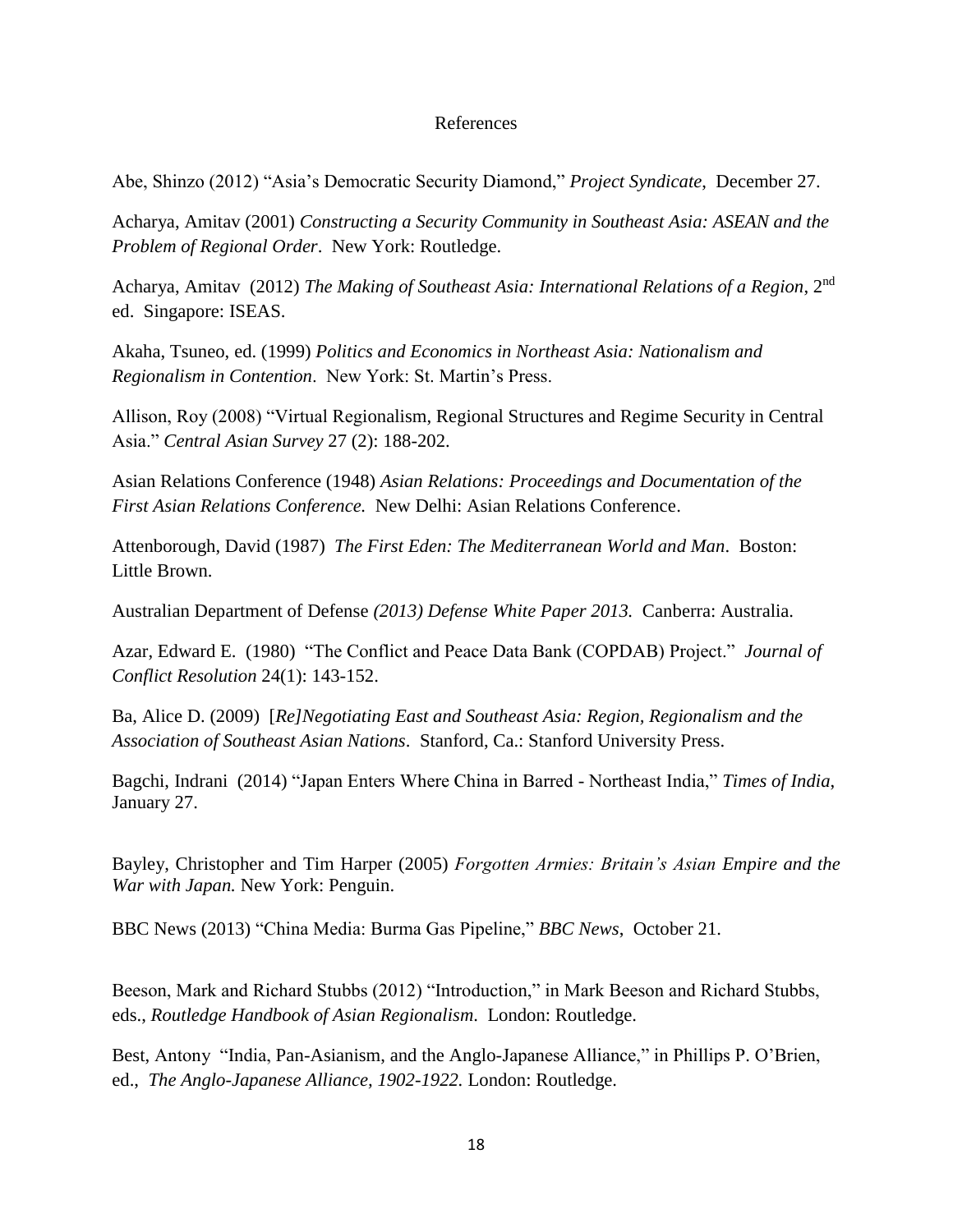Bharucha, Rustom (2006) *Another Asia: Rabindranath Tagore and Okakura Tenshin.* New Delhi: Oxford University Press.

Bhaumik, Anirban (2013) "India Playing for High Stakes Through East Asia Ties," *Deccan Herald*, October 31.

Bohrs, Annnette (2004) "Regionalism in Central Asia: New Geopolitics, Old Regional Order." *International Affairs* 80, 3: 485-502.

Bond, Doug, Joe Bond, Churl Oh, J. Craig Jenkins, and Charles Lewis Taylor. 2003. "Integrated Data for Events Analysis (IDEA): An Event Typology for Automated Events Data Development." *Journal of Peace Research* 40: 733-745.

Borgatti, S. P., M.G. Everett, and L. C. Freeman. 2002. *Ucinet 6 for Windows: Software for Social Network Analysis*. Cambridge, MA: Analytic Technologies.

Brecher, Michael (1963a ) "International Relations and Asian Studies: The Subordinate System of Southern Asia." *World Politics* 15(2): 213-235.

Brecher, Michael (1963b) *The New States of Asia: A Political Analysis*. Oxford: Oxford University Press.

Buzan, Barry (1998) "The Asia-Pacific: What Sort of Region in What Sort of World?," in Anthony McGrew and Chirstopher Brook, eds., *Asia-Pacific in the New World Order*. London: Routledge.

Buzan, Barry and Richard Little (2000) *International Systems in World History: Remaking the Study of International Relations.* New York: Oxford University Press.

Buzan, Barry and Gowher Rizvi, with Rosemary Foot, Nancy Jetly, B.A. Roberson, and Anita Inder Singh (1986) *South Asian Insecurity and the Great Powers*. New York: St. Martin's Press.

Buzan, Barry and Ole Waever (2003) *Regimes and Powers: The Structures of International Security*. Cambridge: Cambridge University Press.

Calder, Kent and Min Ye (2010) *The Making of Northeast Asia*. Stanford, Ca.: Stanford University Press.

Cantori, Louis J. and Steven L. Spiegel (1970) *The International Politics of Regions: A Comparative Approach*. Englewood Cliffs, NJ: Prentice-Hall.

CIA (1951) "India's Position in the East-West Conflict," Central Intelligence Agency, NIE-23, September 4.

China Digest (1949) "Asian Conference and Asia's Future," *China Digest*, February 8.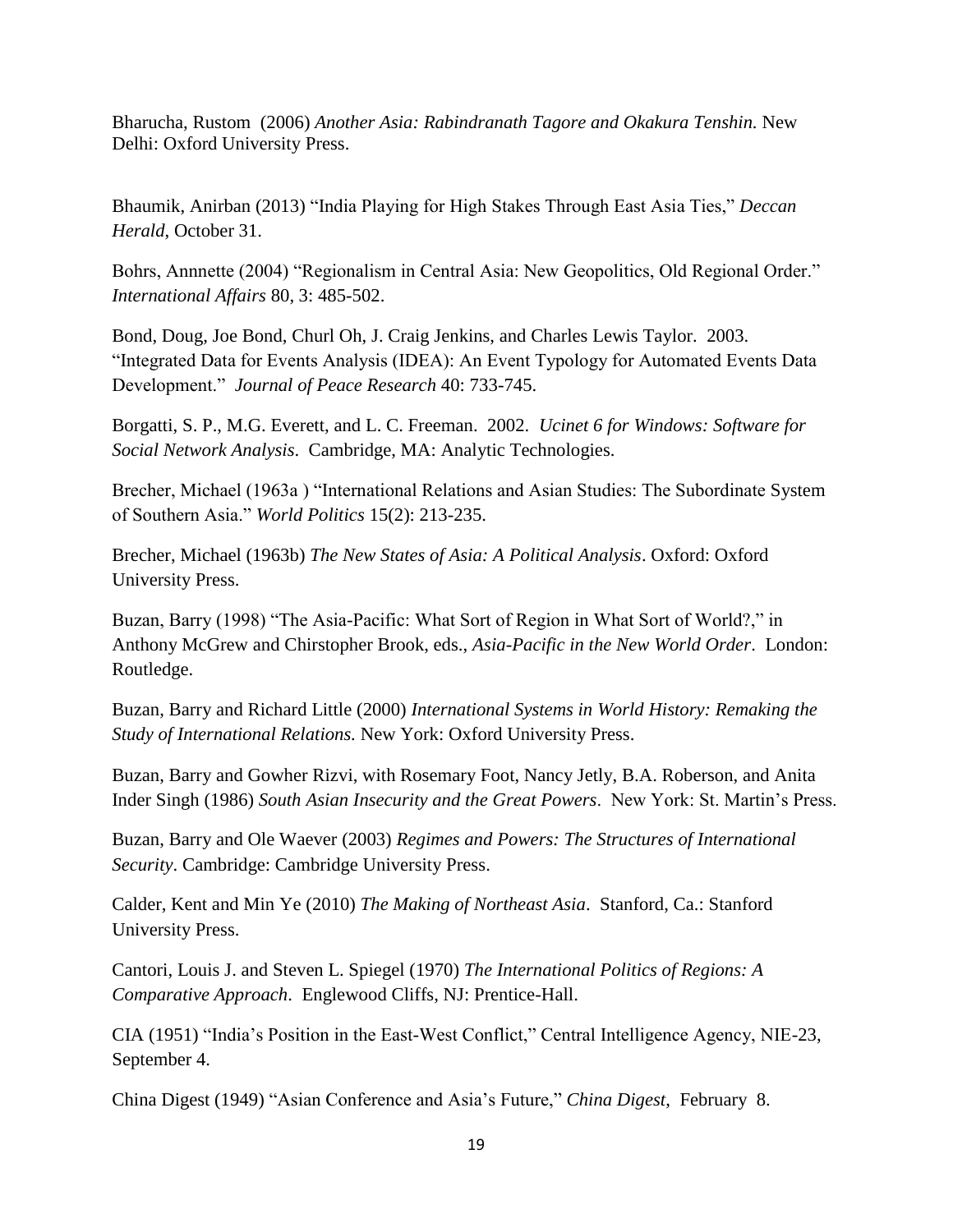Chung Min Lee (2011) "Coping With Giants: South Korea's Responses to China's and India's Rise," in Ashley J. Tellis, Travis Tanner, and Jessica Keough, eds., *Strategic Asia 2011-12: Asia Responds to its Rising Powers, China and India.* Seattle: National Bureau of Asian Research..

Clinton, Hillary (2011) "America's Pacific Century." *Foreign Policy*. October 11, 2011 (Retrieved Online: January 25, 2017).

Correlates of War Project (2011) "State System Membership List, v2011." Online, http://correlatesofwar.org. Last Accessed 9/16/2015.

Darwin, John (2009) *The Empire Project: The Rise and Fall of the British World-System, 1830- 1970.* New York: Cambridge University Press.

Dutta, Sanjay (2006) "Sakhalin Route to Energy Security," *Times of India*, December 8.

Emmerson, Donald K. (1984) "Southeast Asia: What's in a Name?" *Journal of Southeast Asian Studies* 15(1): 1-21.

Evans, Paul (1996) "Reinventing East Asia: Multilateral Cooperation and Regional Order." *Harvard International Review* 18.2:

Fenton, Damien (2012) *To Cage the Red Dragon: SEATO and the Defence of Southeast Asia, 1955-1965.* Singapore: NUS Press.

Fichter, James R. (2010). *So Great a Proffit: How the East Indies Trade Transformed Anglo-American Capitalism.* Cambridge, Ma.: Harvard University Press.

Fuller, Graham E. (1994) "Central Asia: The Quest for Identity." *Current History* 93, 582: 145- 149.

Gartzke, Erik (2007) "The Capitalist Peace." *American Journal of Political Science* 51(1): 166- 191.

Ghosh, Partha S. (2003) *Cooperation and Conflict in South Asia*. New Delhi: Manohar Publications.

Goh Chok Tong (2005) "Reconceptualizing East Asia," Singapore Government Press Release, January 27.

Goldstein, Joshua S. (1992) "A Conflict-Cooperation Scale for WEIS Events Data." *Journal of Conflict Resolution* 36(2): 369-385.

Gopal, Sarvepalli (1979) *Jawaharlal Nehru, A Biography, Volume Two, 1947-1959.* London: Jonathan Cape.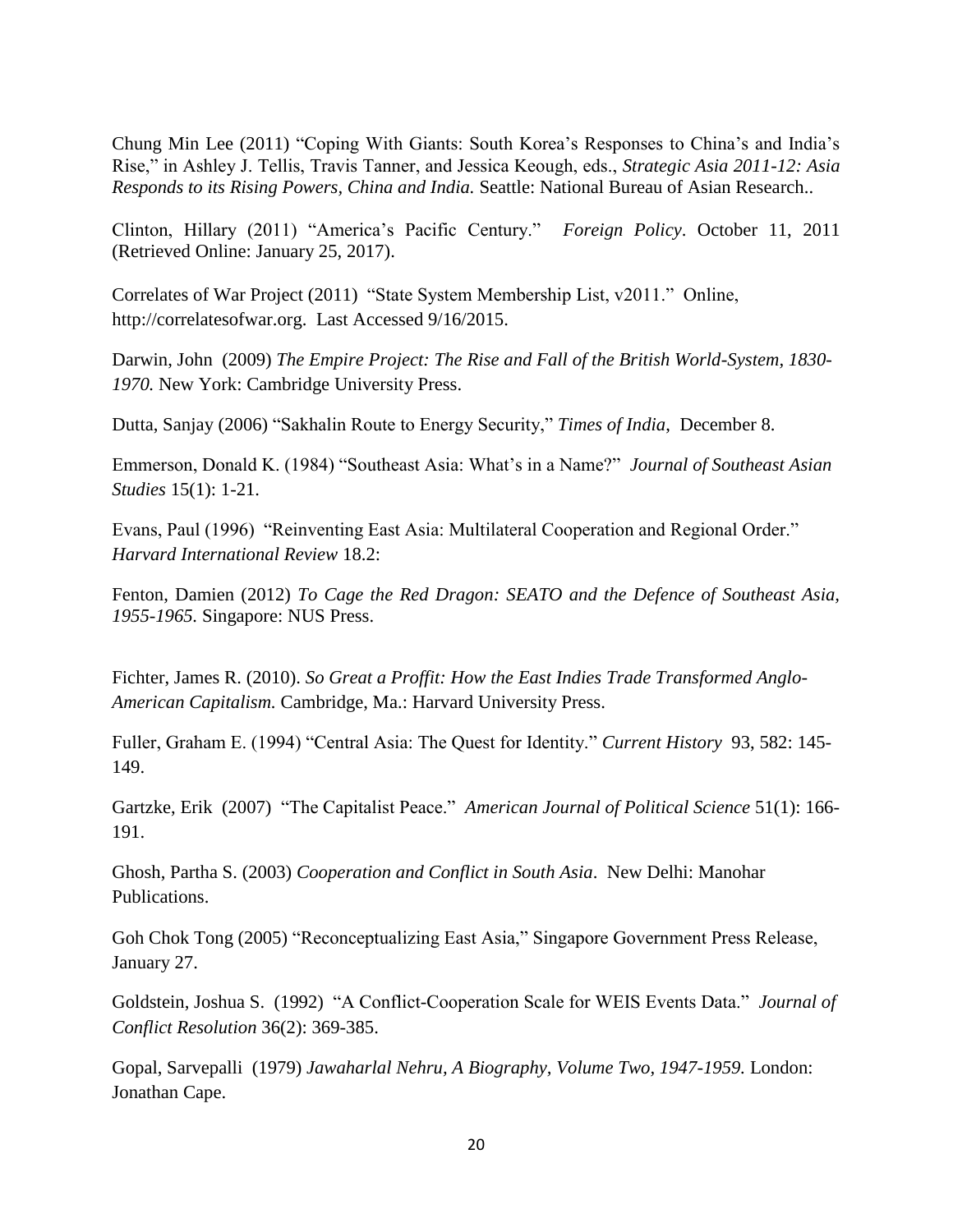Gopal, Sarvepali, ed. (1992) *Selected Works of Jawaharlal Nehru, Second Series, Volume 14, Part 1.* New Delhi: Jawaharlal Nehru Memorial Fund.

Gyrgiel, ( ) *Great Powers and Geopolitical Change*

Hall, D.G.E. (1955) *A History of South East Asia*.

Hanneman, Robert A. and Mark Riddle (2005) *Introduction to Social Network Methods*. Riverside, CA: University of California, Riverside.

Harfield, Alan (1990) *British and Indian Armies on the China Coast, 1785-1985.* Surrey: A. and J. Partnership.

Harrison, Selig S. (2010) "China's Discreet Hold on Pakistan's Northern Borderlands," *New York Times*, 26.

Heimsath, Charles H. (1956) *India's Role in the Korean War.* PhD Dissertation, Yale University.

Hoffmann, Steven A. (1990) *India and the China Crisis.* Delhi: Oxford University Press.

Indian Ministry of External Affairs (1962) *White Paper, November 1961 - July 1962*, Indian Ministry of External Affairs. New Delhi, India.

Joshi, Shashank (2013) "The Future of Indian Sea Power: Navalists versus Continentalists," *RUSI Analysis*, August 15.

Kamphausen, Roy (2013) "China's Land Forces: New Priorities and Capabilities," in Ashley J. Tellis and \_\_\_\_Tanner, eds, , *Strategic Asia 2012-13* Seattle: \_\_\_\_\_\_\_\_\_.

Katzenstein, Peter J. (2000) "Varieties of Asian Regionalness," in Peter J. Katzenstein, Natasha Hamilton Hart, Kozo Kato, and Min Yue, eds., *Asian Regionalism*. Ithaca, NY: East Asia Program, Cornell University.

Katzenstein, Peter J. (2005) *A World of Regions: Asia and Europe in the American Imperium*. Ithaca, NY: Cornell University Press.

Kavic, Lorne J. (1967) *India's Quest for Security: Defence Policies, 1947-1965*. Berkeley: University of California Press.

Kim, Samuel S. (2004a) "Regionalization and Regionalism in East Asia." *Journal of East Asian Studies* 4,1: 39-67.

Kim, Samuel S. (2004b) "Northeast Asia in the Local-Regional-Global Nexus: Multiple Challenges and Contending Explanations," in Samuel S. Kim, ed., *The International Relations of Northeast Asia*. Lanham, Md.: Rowman and Littlefield.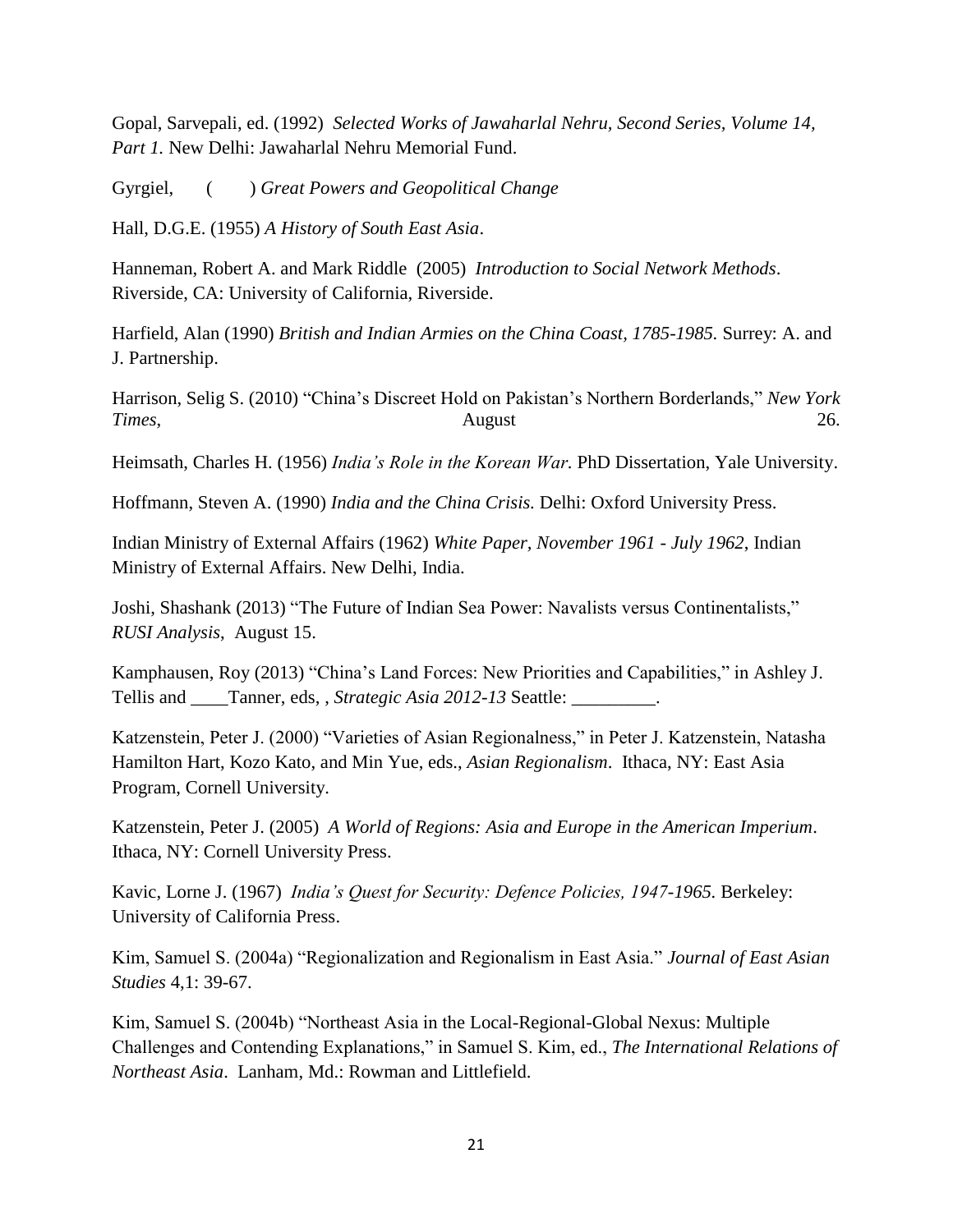Krishnan, Ananth (2013) "BCIM Corridor Gets Push After First Official-Level Talks in China." *Hindu* December 21.

Krishnan, Ananth (2014) "China: Billion Dollar-Fund for Maritime Silk Route." *Hindu*, May 20.

Lach, Donald F. (1965) *Asia in the Making of Europe, Volume 1 - The Century of Discovery.* Chicago: The University of Chicago Press..

Lebra, Joyce Chapman (2008) *The Indian National Army and Japan.* Singapore: Institute of Southeast Asian Studies.

Lewis, Martin W. and Kären E. Wigen (1997) *The Myth of Continents: A Critique of Metageography.* Berkeley: University of California Press.

Lin, Christina (2011) "The PLA's "Orient Express": Militarization of the Iron Silk Road," *China Brief* 11, 5.

Livemint (2014) "India Calls for Stronger Maritime Connectivity with ASEAN Countries," *Livemint*, May 12.

Matzke, Rebecca Berens (2011) *Deterrence Through Strength: British Naval Power and Foreign Policy Under Pax Britannica.* Lincoln: University of Nebraska Press.

Metcalf, Thomas R. (2007) *Imperial Connections: India in the Indian Ocean Arena, 1860- 1920.* Berkeley: University of California Press.

Mohan, C. Raja (2012a) "Thai PM for Chennai-Dawei Corridor," *Indian Express*, January 26.

Mohan, C. Raja Mohan (2012b) *Samudra Manthan: Sino-Indian Rivalry in the Indo-Pacific* (Washington, DC: Carnegie Endowment for International Peace.

Natalegawa, Marty (2013), "An Indonesian Perspective on the Indo-Pacific," Conference on Indonesia, Washington, DC, May 16.

Nehru, Jawaharlal (1950) *Independence and After: A Collection of Speeches, 1946-1949.* New York: John Day.

Nehru, Jawaharlal (1985) *The Discovery of India*, Centenary Edition. Delhi: Oxford University Press.

Ng, Teddy (2013) "Xinjiang-Gwadar Port Economic Corridor Tops Pakistani Leader's China Agenda," *South China Morning Post,* June 30.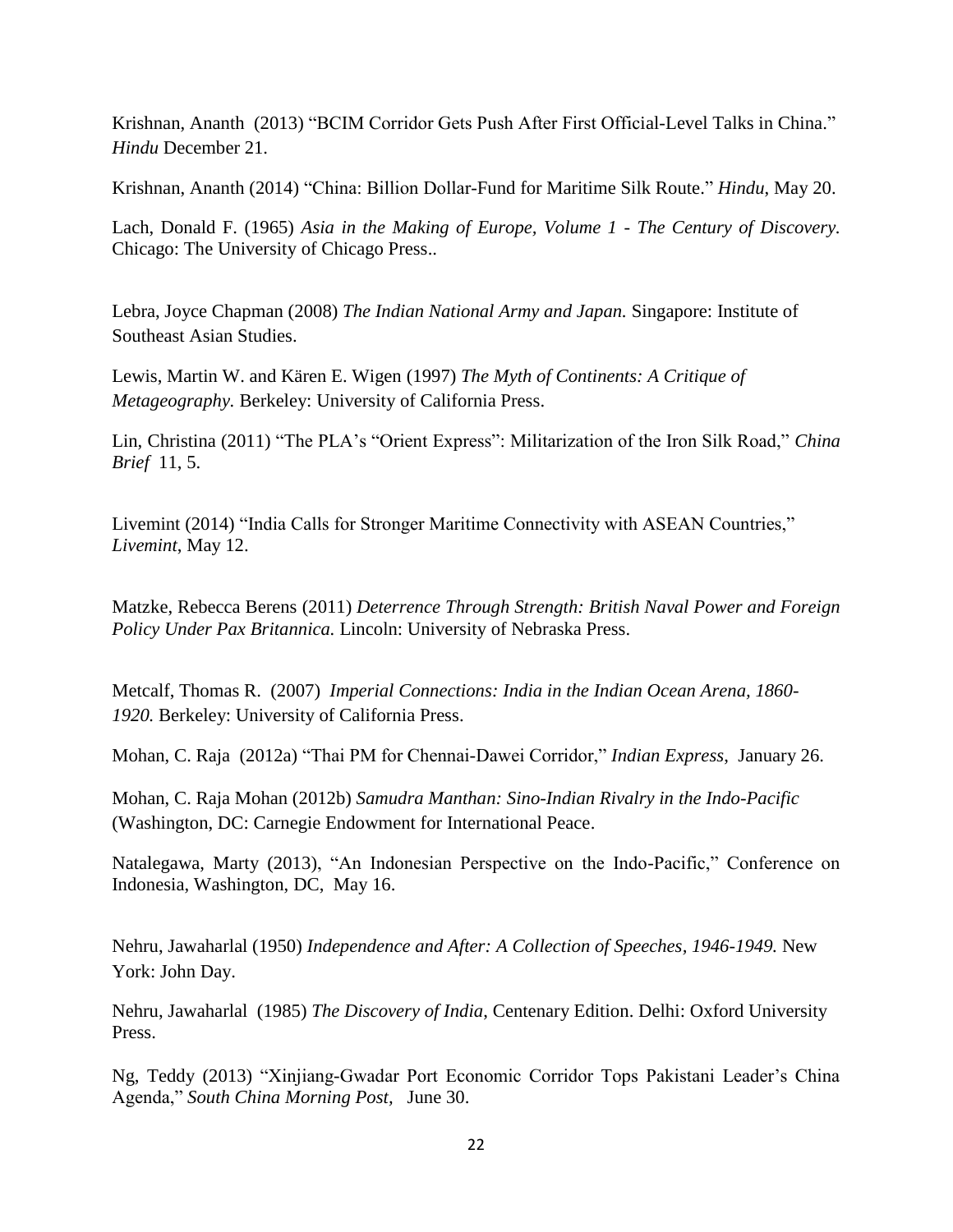Ng-Quinn, Michael (1986) "The Internationalization of the Region: The Case of Northeast Asian International Relations." *Review of International Studies* 12: 107-125.

Nông Văn Dân (2010) *Churchill, Eden and Indo-China, 1951-1955*. London: Anthem Press.

Jason C. Parker(2006) "Small Victory, Missed Chance: The Eisenhower Administration, the Bandung Conference, and the Turning Point of the Cold War," in Kathryn C. Slater and Andrew L. John, eds., *The Eisenhower Administration, the Third World, and the Globalization of the Cold War.* Lanham, Md.: Rowman & Littlefield.

People's Daily (2011) "Kunming-Singapore High-Speed Railway Begins Construction," *People's Daily*, April 25.

Powers, Kathy and Gary Goertz (2011) "The Economic-Institutional Construction of Regions: Conceptualisation and Operationalisatino." *Review of International Studies* 37(5): 2387-2415.

Prashad, Beshwar, ed. (1958) *Post-War Occupation Forces: Japan & South-East Asia.* Delhi: Combined Inter-Services Historical Section, India & Pakistan.

Rasler, Karen, and William R. Thompson. 2014. "Societal Heterogeneity, Weak States and Internal Conflict: Evaluating One Avenue to Territorial Peace and Instability." *The Journal of Territorial and Maritime Studies* 1(2): 5-26.

Reddy, B. Murlaidhar (2013) "India, Thailand Hopeful of Trilateral Highway by 2016," *Hindu*, May 30..

Rhamey, J. Patrick, Jr. 2012. *Constrained to Cooperate*: *Domestic Political Capacity and Regional Order*. Dissertation, University of Arizona. Ann Arbor: ProQuest/UMI. (Publication No. 3505997.)

Rhamey, J. Patrick, Jr, William R. Thompson, and Thomas J. Volgy. 2014. "Distance, Size and Turmoil: North-South Mediterranean Interactions." *Cahiers de la Méditerranée* 89: 209-226.

Ranasinghe, Dhara (2014) "China to Overtake US Economy; India Trumps Japan," *CNBC*, April 30.

Richards, John F. (2002) "The Opium Industry in British India." *Indian Economic and Social History Review* 39:2&3: 149-180.

Rihoux, Benoit and Charles C. Ragin (2009) *Configurational Comparative Methods: Qualitative Comparative Analysis (QCA) and Related Techniques*. Los Angeles: Sage.

Roy, Denny (1998) *China's Foreign Relations.* Lanham, Md.: Rowman & Littlefield.

Roy, Olivier (2007) *The New Central Asia: Geopolitics and the Birth of Nations*. London: I.B. Tauris.

Rozman, Gilbert (2012) "East Asian Regionalism," in Mark Beeson and Richard Stubbs, eds., *Routledge Handbook of Asian Regionalism*. London: Routledge.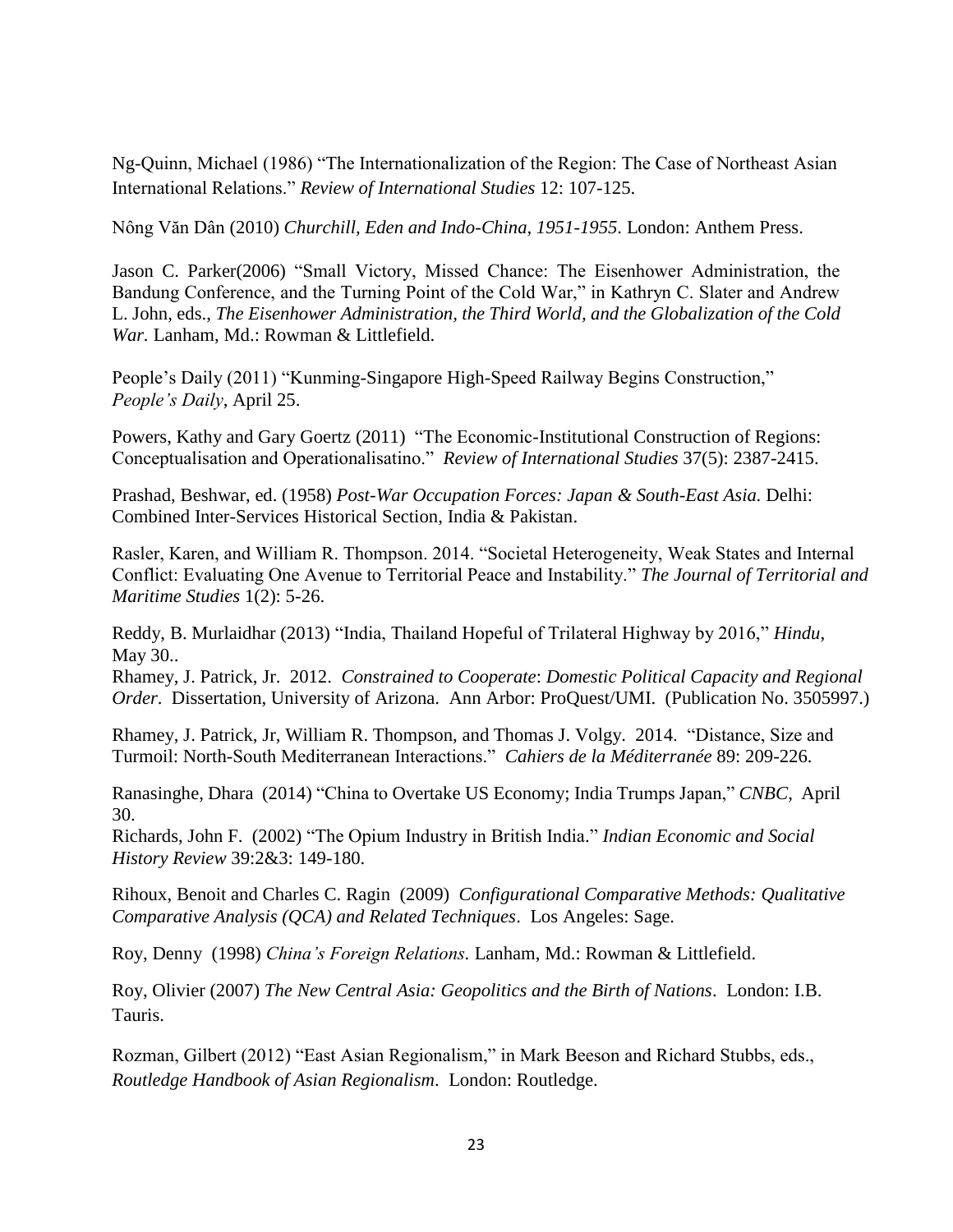Rubin, Eric S. (2011) "America, Britain, and Swaraj: Anglo-American Relations and Indian Independence, 1939-1945." *India Review* 10, 1: 40-80.

Ruggie, John G. (1999) "What Makes the World Hang Together? Neo-Utilitarianism and the Social Constructivist Challenge." In Peter J. Katzenstein, Robert O. Keohane, and Stephen D. Krasner, eds., *Exploration and Contestation in the Study of World Politics*, p. 215-45. Cambridge: MIT Press.

Saint-Mézard, Isabelle (2006) *Eastward Bound: India's New Positioning in Asia*. New Delhi: Manohar.

Samarani, Guido (2005) "Shaping the Future of Asia: Chiang Kai-shek, Nehru and China-India Relations During the Second World War Period," Working Paper Number 11, Centre for East and South-East Asian Studies, Lund University, Sweden.

Sato, Hiroshi (2005) "India Japan Peace Treaty in Japan's Post-War Asian Diplomacy." *Journal of the Japanese Association for South Asian Studies* Volume 17: 1-20.

Schendel, Willem van (2002) "Geographies of Knowing, Geographies of Ignorance: Jumping Scale in Southeast Asia." *Environment and Planning D: Society and Space* 20: 647-668.

Schwartzberg, Joseph B. (1978) *An Historical Atlas of South Asia*. Chicago, Il.: University of Chicago Press.

Soderbaum, Fredrik (2012) "Theories of Regionalism," in Mark Beeson and Richard Stubbs, eds., *Routledge Handbook of Asian Regionalism*. London: Routledge.

Solingen, Etel. 2007. "Pax Asiatica versus Bella Levantina: The Foundations of War and Peace in East Asia and the Middle East." *American Political Science Review* 101(4): 757-780.

Steinberg, David J., David K. Wyatt, John R. Smail, Alexander Woodsed, William R. Roff and David P. Chandler (1971) *In Search of Southeast Asia*, 2<sup>nd</sup> ed. New York:

Stokes, Mark A. (2012), "The Second Artillery Force and the Future of Long-Range Precision Strike," in Ashley J. Tellis and Travis Tanner, eds., *Strategic Asia 2012-13: China's Military Challenge* (Seattle: National Bureau of Asian Research), Kindle Edition, Location 2257. Ssu-Yu Teng and John K. Fairbank, eds. (1965) *China's Response to the West: A Documentary Survey, 1839-1923.* New York: Atheneum.

Sun Zhongshan (1994) "The Question of China's Survival, 1917, "in Julie Lee Wei, Ramon H. Myers, and Donald G. Gillin, eds. (Translated by Julie Lee Wei, E-su Zen, and Linda Chao), *Prescriptions for Saving China: Selected Writings of Sun Yat-sen.* Stanford, Ca.: Hoover Institution Press.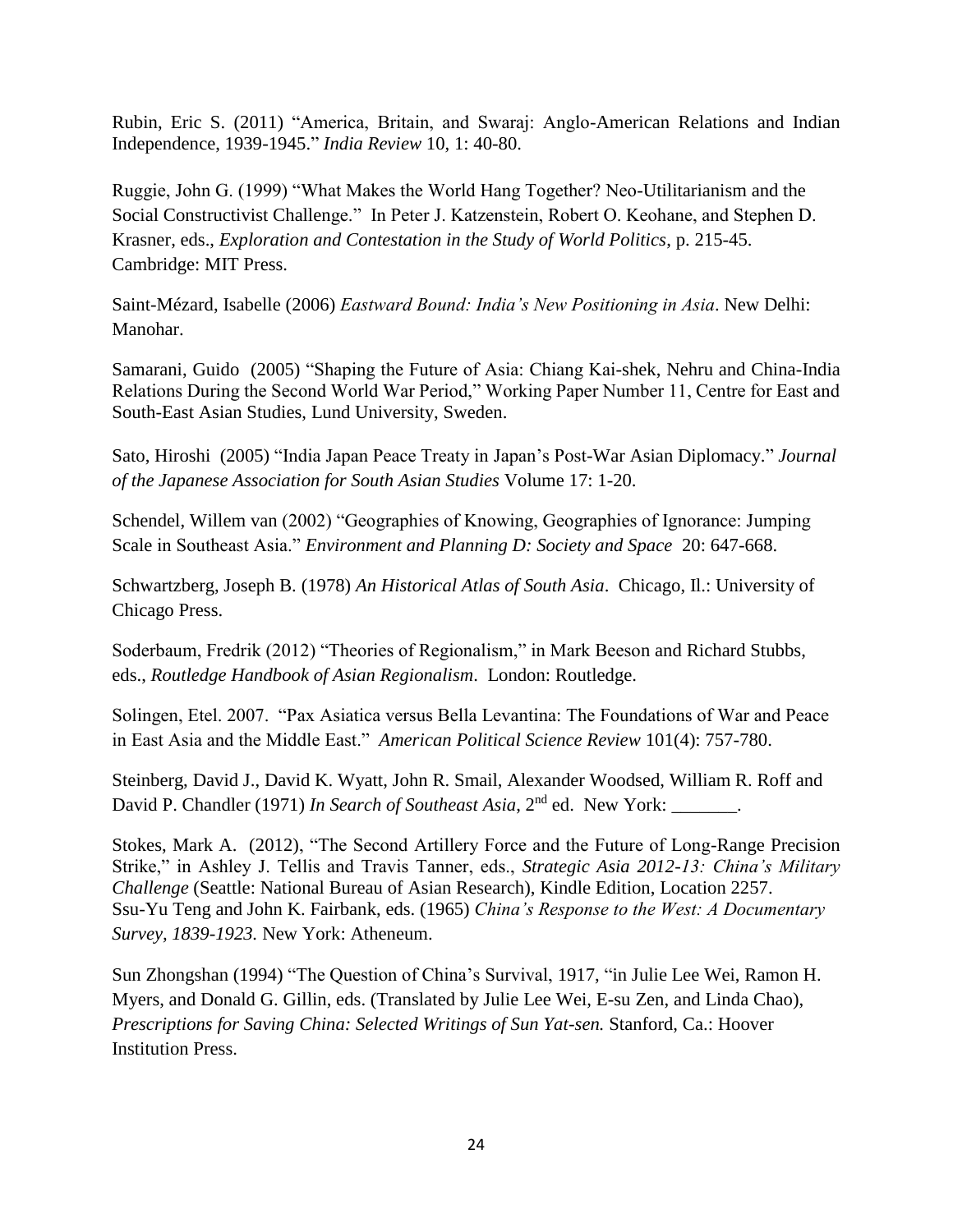Tarling, Nicholas, ed., (1992) *The Cambridge History of Southeast Asia, Vol. 1: From Early Times to 1800*. Cambridge: Cambridge University Press.

Thampi, Madhavi (2005) *Indians in China, 1800-1949.* New Delhi: Manohar.

Thapar, Vishal (2014) "India Tests 3,000 km Range N-missile in Secret." *The Asian Age*, May 10.

Thompson, William R. (1973) "The Regional Subsystem: A Conceptual Explication and Propositional Inventory." *International Studies Quarterly* 17(1): 89-117.

Tiwari, Chitra K. (1985) "South Asian Regionalism: Problems and Prospects." *Asian Affairs: An American Review* 12,2: 1-21.

Togo, Kazuhiko (2007) "Japan's Strategic Thinking in the Second Half of the 1990s," in Gilbert Rozman, Kazuhiko Togo, and Joseph P. Ferguson, eds., *Japanese Strategic Thought Toward Asia.* New York: Palgrave.

Ton That Thien (1963) *India and South East Asia, 1947-1960.* Genève: Librairie Droz.

Volgy, Thomas J., Renato Corbetta, Keith A. Grant, Ryan G. Baird (2011) *Major Powers and the Quest for Status in International Politics: Global and Regional Perspectives*. London: Palgrave Macmillan.

Volgy, Thomas J., Renato Corbetta, J. Patrick Rhamey Jr., Keith A. Grant, and Ryan G. Baird. (2014). "Status Considerations in International Politics and the Rise of Regional Powers." In *Status in World Politics*. Deborah Larson, T. V. Paul, and William Wohlforth, eds. Cambridge: Cambridge University Press.

Volgy, Thomas J., Jacob Cramer, Paul Bezerra, and J. Patrick Rhamey (2015) "Is A Region Like Pornography? Conceptual, Theoretical, and Empirical Issues for Comparative Regional Analysis in International Politics." Paper presented at the annual conference of the European International Studies Association, Giardini Naxos, Sicily (September 23-25).

Volpi, Frédéric (2004) "Regional Community Building and the Transformation of International Relations: The Case of the Euro-Mediterranean Partnership." *Mediterranean Politics* 9:145-164.

*U.S. Department of State (1942)Foreign Relations of the United States diplomatic papers, 1942. General; the British Commonwealth; the Far East*. Washington, D.C..

Wainwright, A. Martin (1994) *Inheritance of Empire: Britain, India, and the Balance of Empire in Asia, 1938-55* Westport, Ct.: Praeger..

Weatherbee, Donald E. (2015*) International Relations in Southeast Asia: The Struggle for Autonomy*, 3rd ed. Lanham, Md.: Rowman and Littlefield.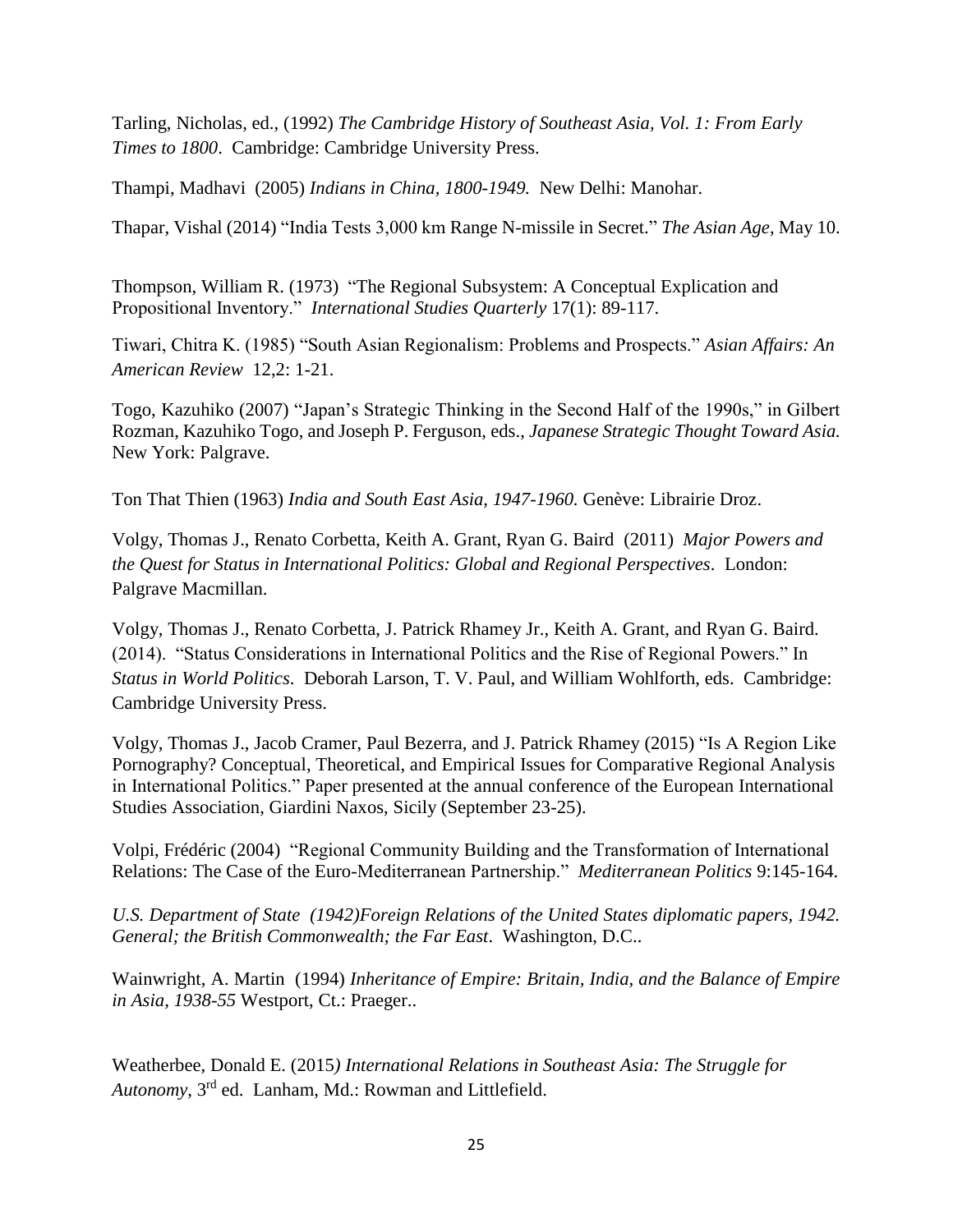Webber, Douglas (2001) "Two Funerals and a Wedding? The Ups and Downs of Regionalism in East Asia and Asia-Pacific After the Asian Crisis." *Pacific Review* 14,3:

Weissmann, Mikael ( ) *Understanding the East Asian Peace: Informal and Formal Conflict Prevention and Peacebuilding in the Taiwan Strait, the Korean Peninsula, and the South China Sea.*

White, Theodore H,, ed. (1972) *The Stillwell Papers.* New York: Schocken Books.

Wolf, Martin (2011) "In the Grip of a Great Convergence." *Financial Times*, January 4.

Wong, Edward (2013) "Ethnic War in Myanmar Has China on Edge," *New York Times*, February 22.

Xin Dingding and Li Yingqing (2012) "Pipelines Not Affected by Border Conflict." *China Daily*, March 11.

Yamamoto, Yoshinobo (1999*) Globalism, Regionalism and Nationalism: Asia in Several of its Role in the 21st Century*. Malden, Ma.: Blackwell.

Zakhirova, Leila (2012) "Is There a Central Asia? State Visits and Empirical Delineation of the Region's Boundaries." *The Review of Regional Studies* 42, 1: 25-50.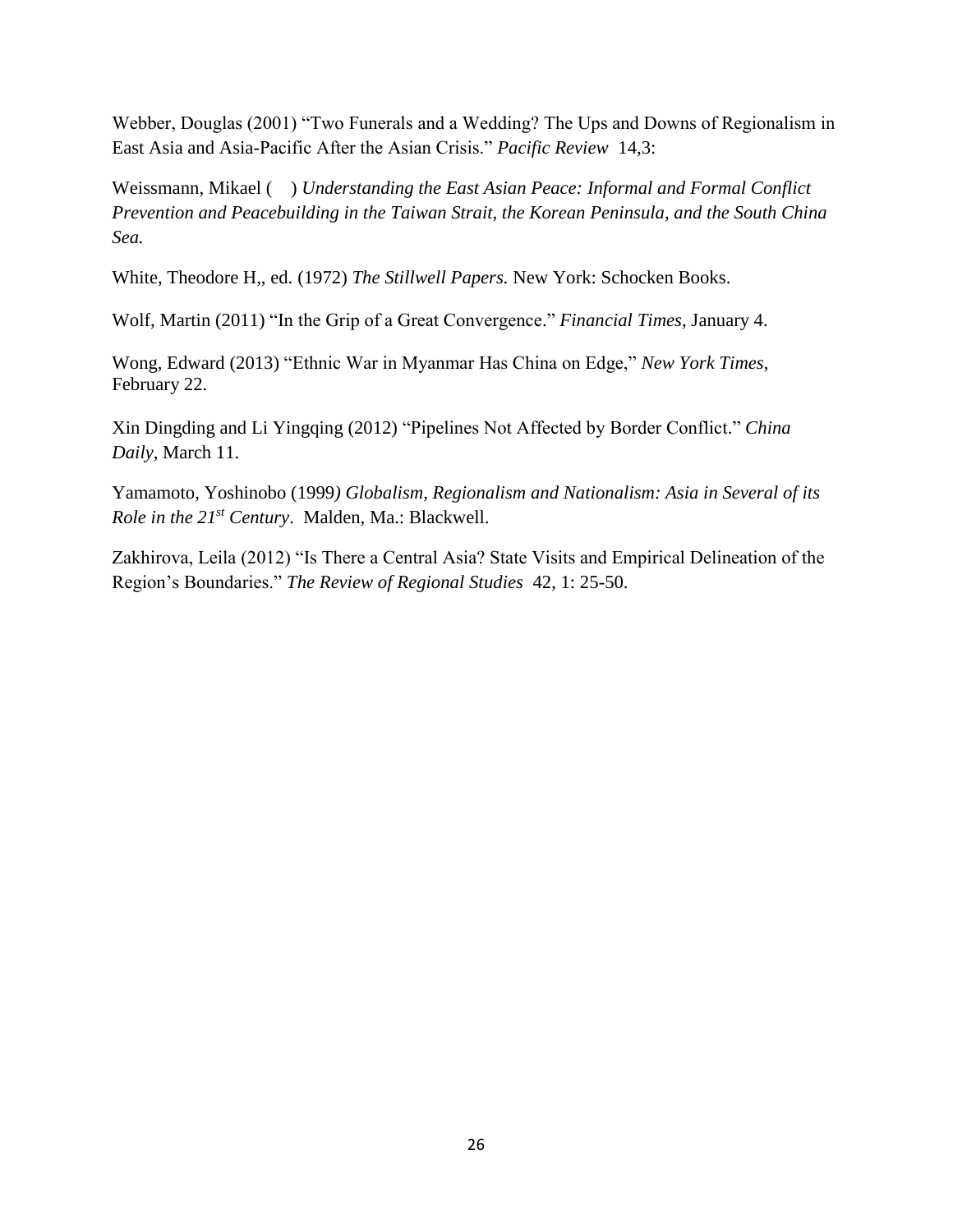Appendix A: Maps of Cliques in Super Asia<sup>23</sup>

Note: States that actively engage one another by the ROW method are listed in numbered groups. States that do not interact with a group uniquely, but are only contiguous to a single group, are listed as peripheral members. States that do not interact with a group uniquely and are torn located between groups are listed in the Border States group. Only states in the "stans" east are provided. Isolates, or states not actively engaging others, are depicted in white in each map.

## **1950-1960**

**Group 1:** Afghanistan, Pakistan

**Group 2:** China, Taiwan, North Korea, South Korea, Japan, India, Burma, Philippines, Indonesia,

**Group 2 Periphery:** Sri Lanka, Nepal, Thailand, Cambodia, Laos, North Vietnam, South Vietnam, Malaysia, Australia, New Zealand

**Border States:** Mongolia



<sup>&</sup>lt;sup>23</sup> All maps adapted from outlineworldmaps.com

 $\overline{\phantom{a}}$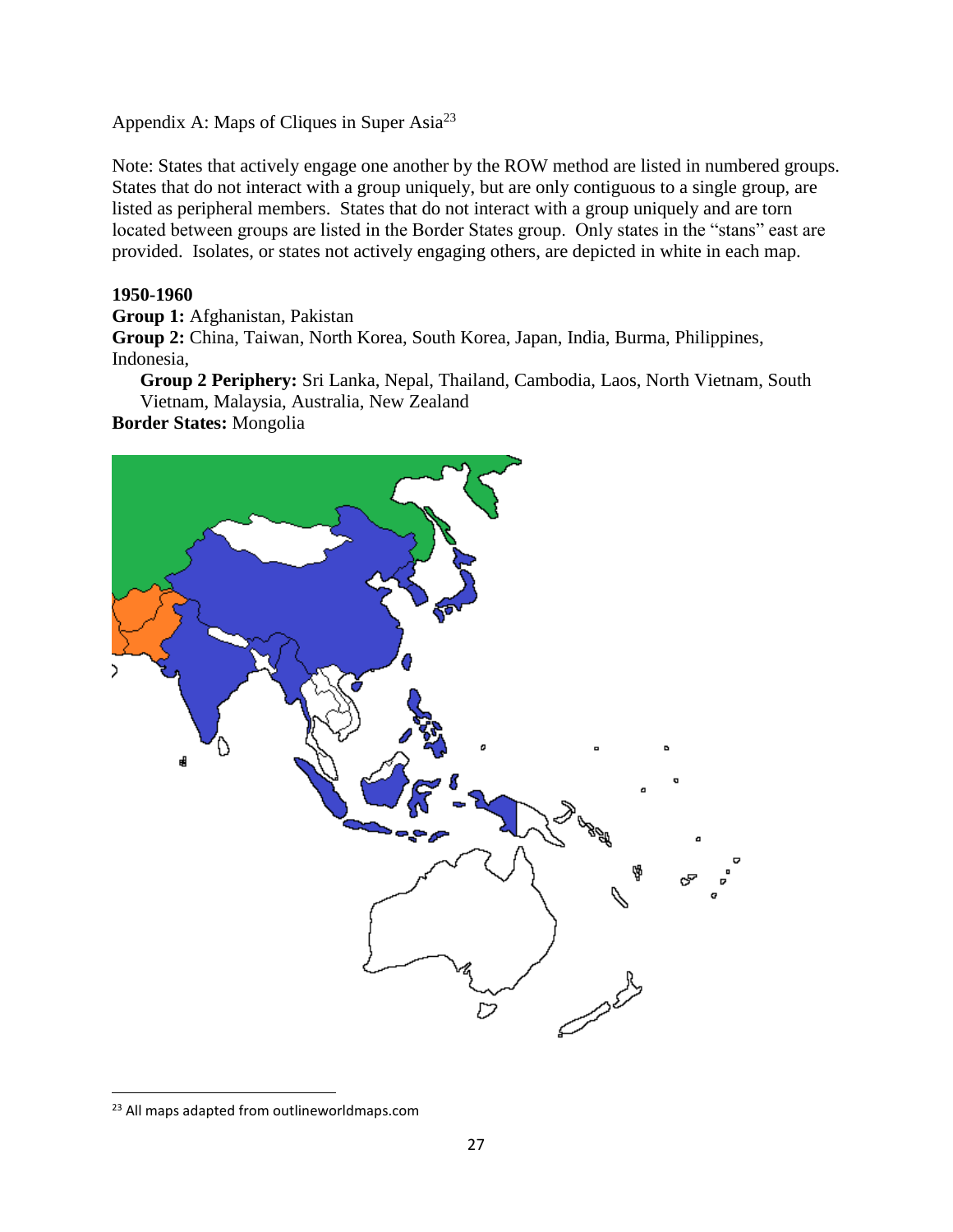**Group 1:** Afghanistan, China, India, Pakistan, Nepal,

**Group 1 Periphery:** Bhutan, Sri Lanka, Maldives

**Group 2:** Taiwan, Thailand, Malaysia, Singapore, Philippines, Indonesia

**Group 2 Periphery:** Australia, New Zealand, Fiji

**Group 3:** North Korea, South Korea, Japan

**Border States:** Mongolia, Bangladesh, Burma, Cambodia, Laos, North Vietnam, South Vietnam

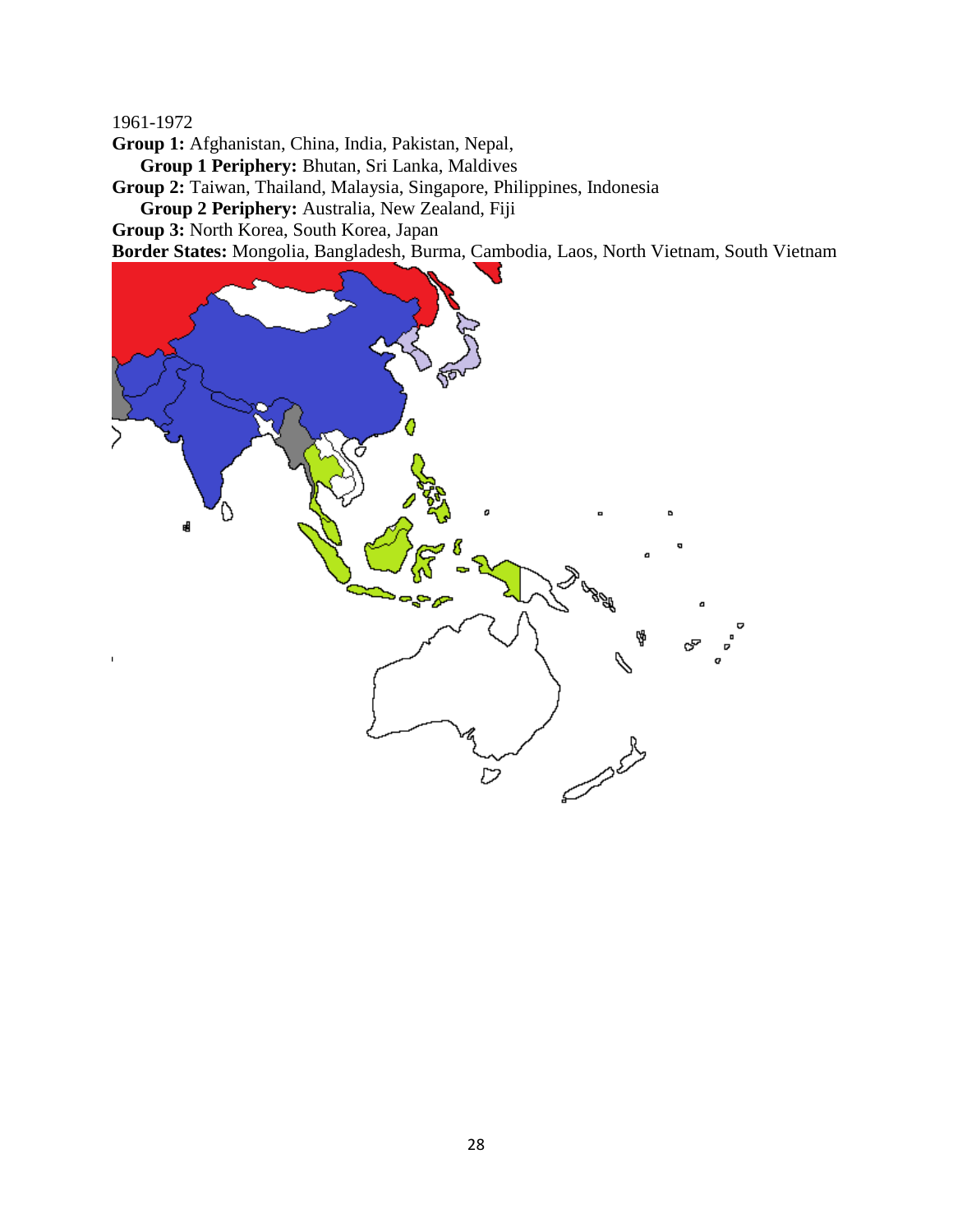**Group 1:** Afghanistan, China, South Korea, Japan, India, Pakistan, Bangladesh, Sri Lanka, Nepal

**Group 1 Periphery:** Bhutan, Maldives

**Group 2:** Burma, Thailand, Cambodia, Malaysia, Singapore, Philippines, Indonesia, Australia **Group 2 Periphery:** Papua New Guinea, New Zealand, Solomon Islands, Fiji, Western Samoa

**Border States:** Mongolia, Taiwan, North Korea, Laos, Vietnam

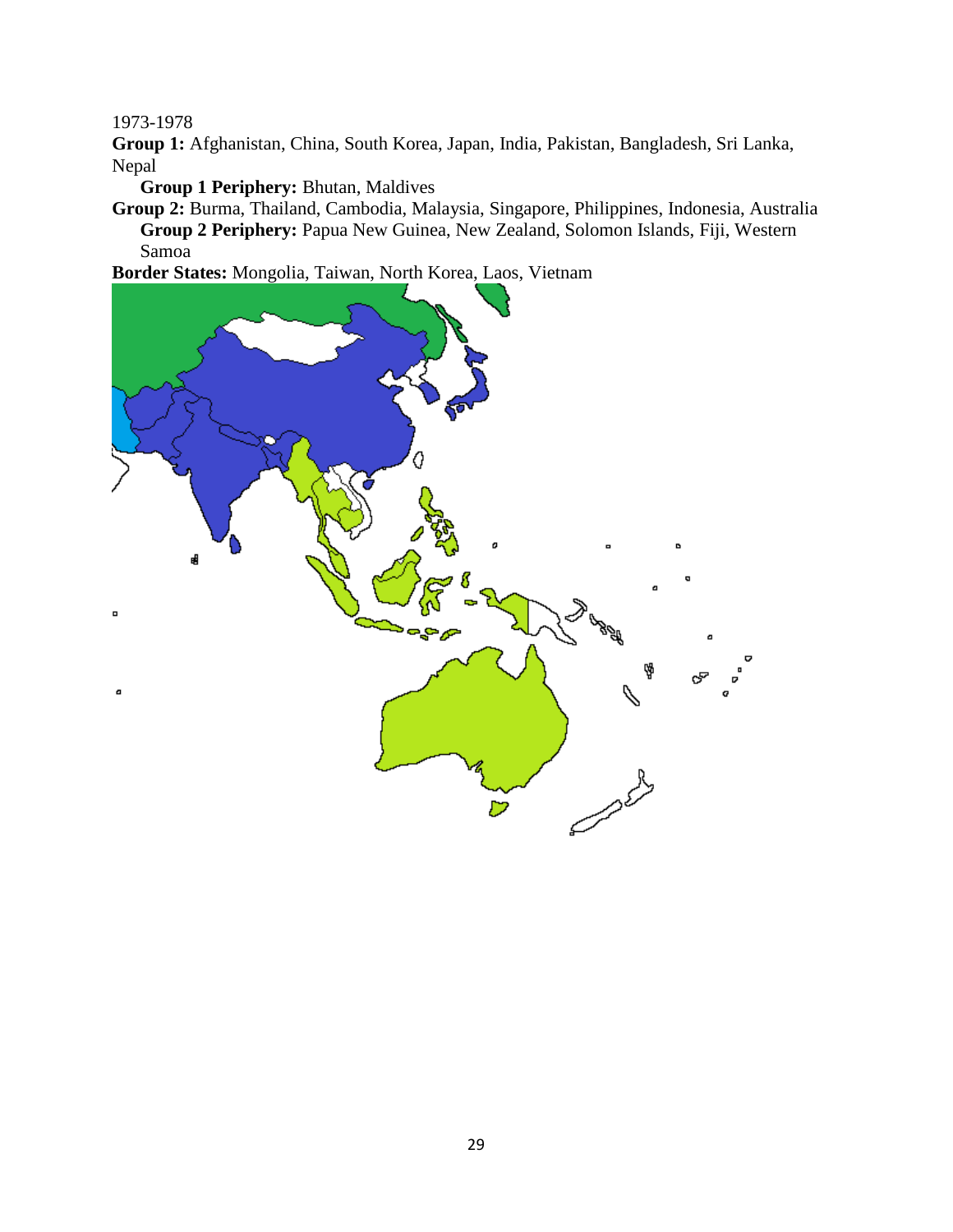**Group 1:** Afghanistan, Tajikistan, Uzbekistan

**Group 2:** China, Taiwan, North Korea, South Korea, Japan, Burma, Thailand, Cambodia, Laos, Vietnam, Malaysia, Singapore, Brunei, Philippines, Indonesia

**Group 2 Periphery:** Australia, Papua New Guinea, New Zealand, Vanuatu, Solomon Islands, Kiribati, Tuvalu, Fiji, Tonga, Nauru, Marshal Islands, Palau, Micronesia, Western Samoa

**Group 3:** India, Bhutan, Pakistan, Bangladesh, Sri Lanka, Maldives, Nepal **Border States:** Turkmenistan, Kyrgyzstan, Kazakhstan, Mongolia

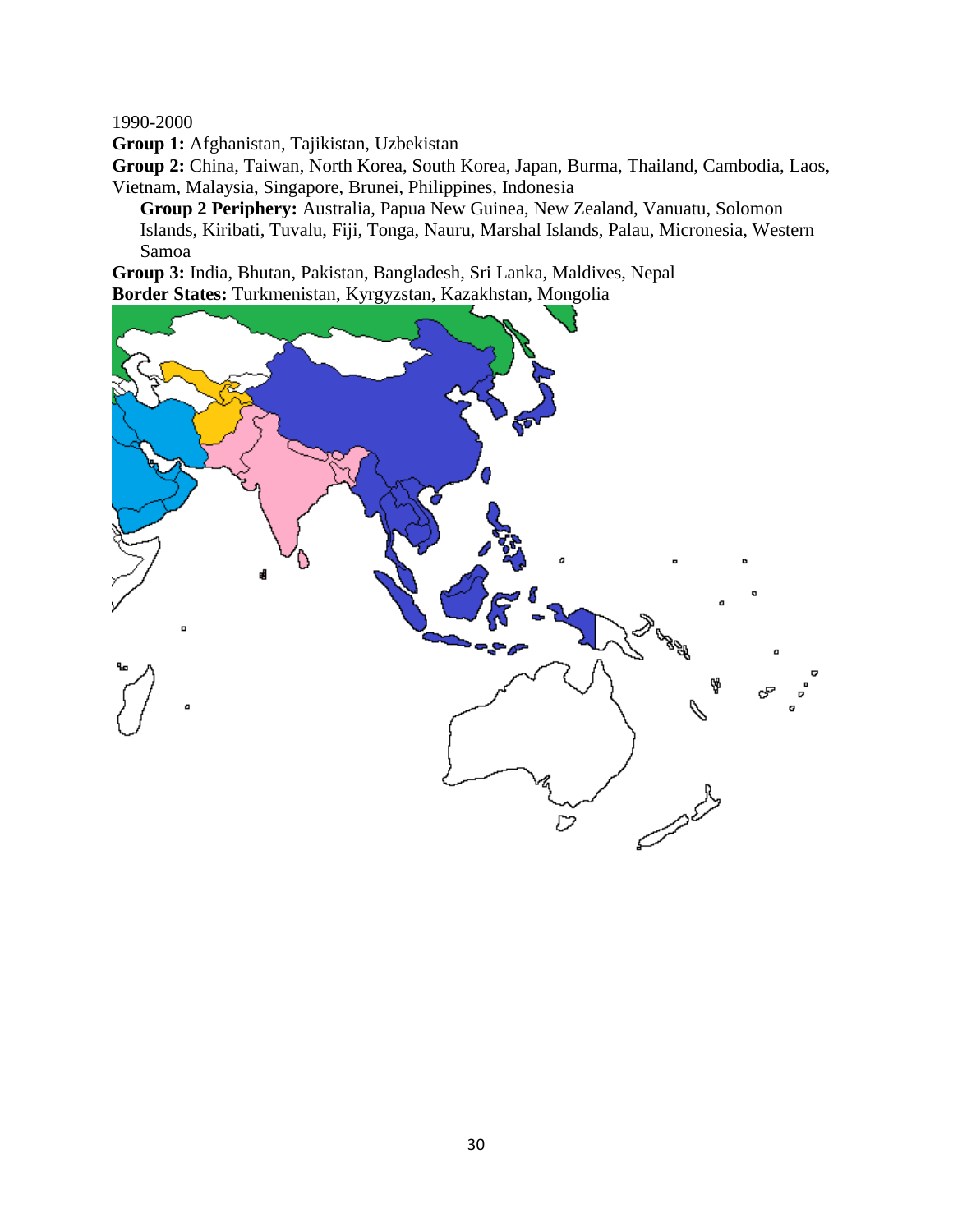**Group 1:** Afghanistan, Tajikistan, India, Pakistan, Bangladesh, Sri Lanka **Group 1 Periphery:** Maldives

**Group 2:** China, Taiwan, North Korea, South Korea, Japan, Myanmar, Nepal, Thailand, Cambodia, Laos, Vietnam, Malaysia, Singapore, Philippines, Indonesia, East Timor **Group 2 Periphery:** Brunei, Australia, Papua New Guinea, Vanuatu, Solomon Islands, Kiribati, Tuvalu, Fiji, Tonga, Nauru, Marshall Islands, Palau, Micronesia, Western Samoa **Border State:** Turkmenistan, Kyrgyzstan, Uzbekistan, Kazakhstan, Mongolia, Bhutan

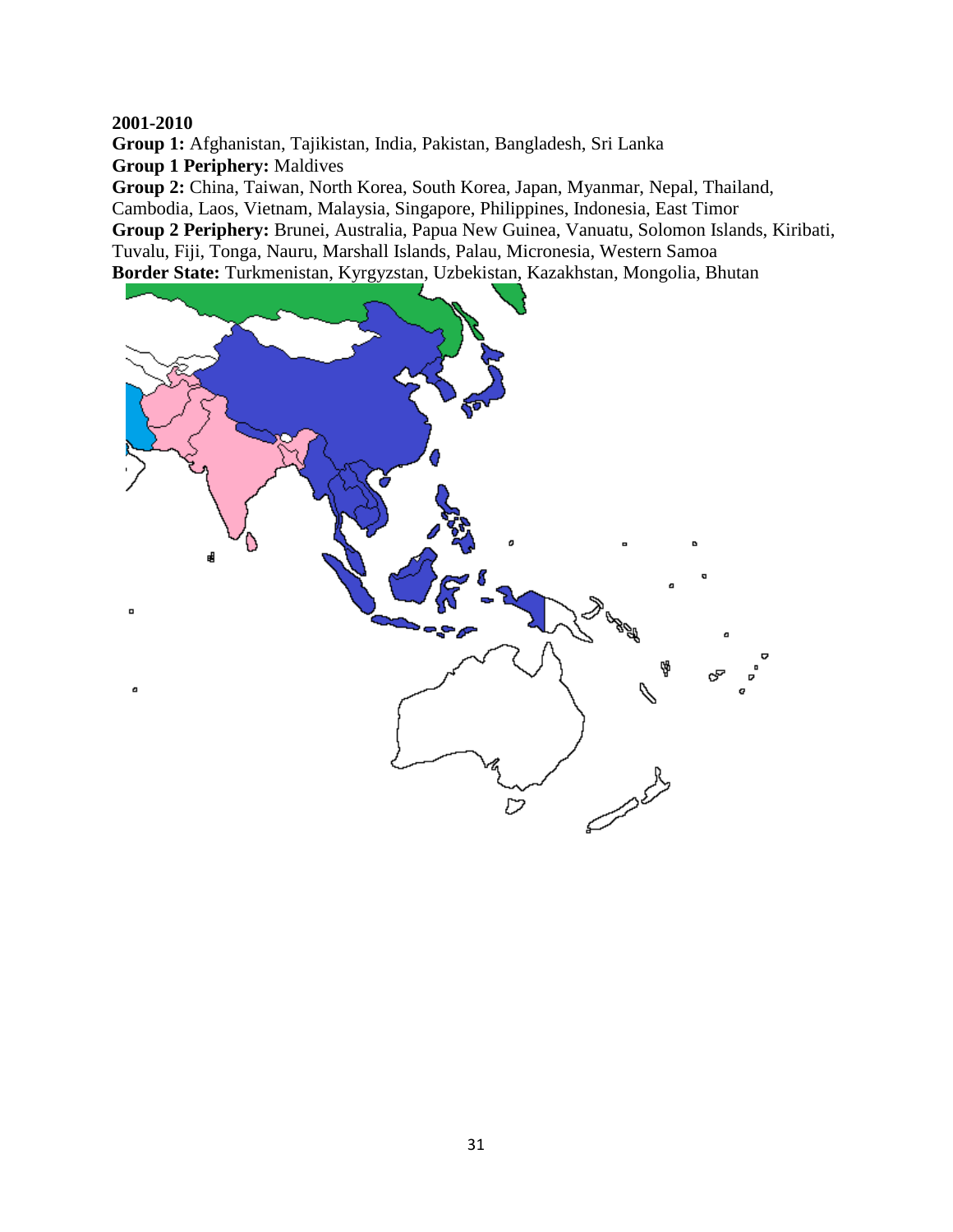# Appendix B: Network Diagrams

## **Super Asia Network, 1950-1960**

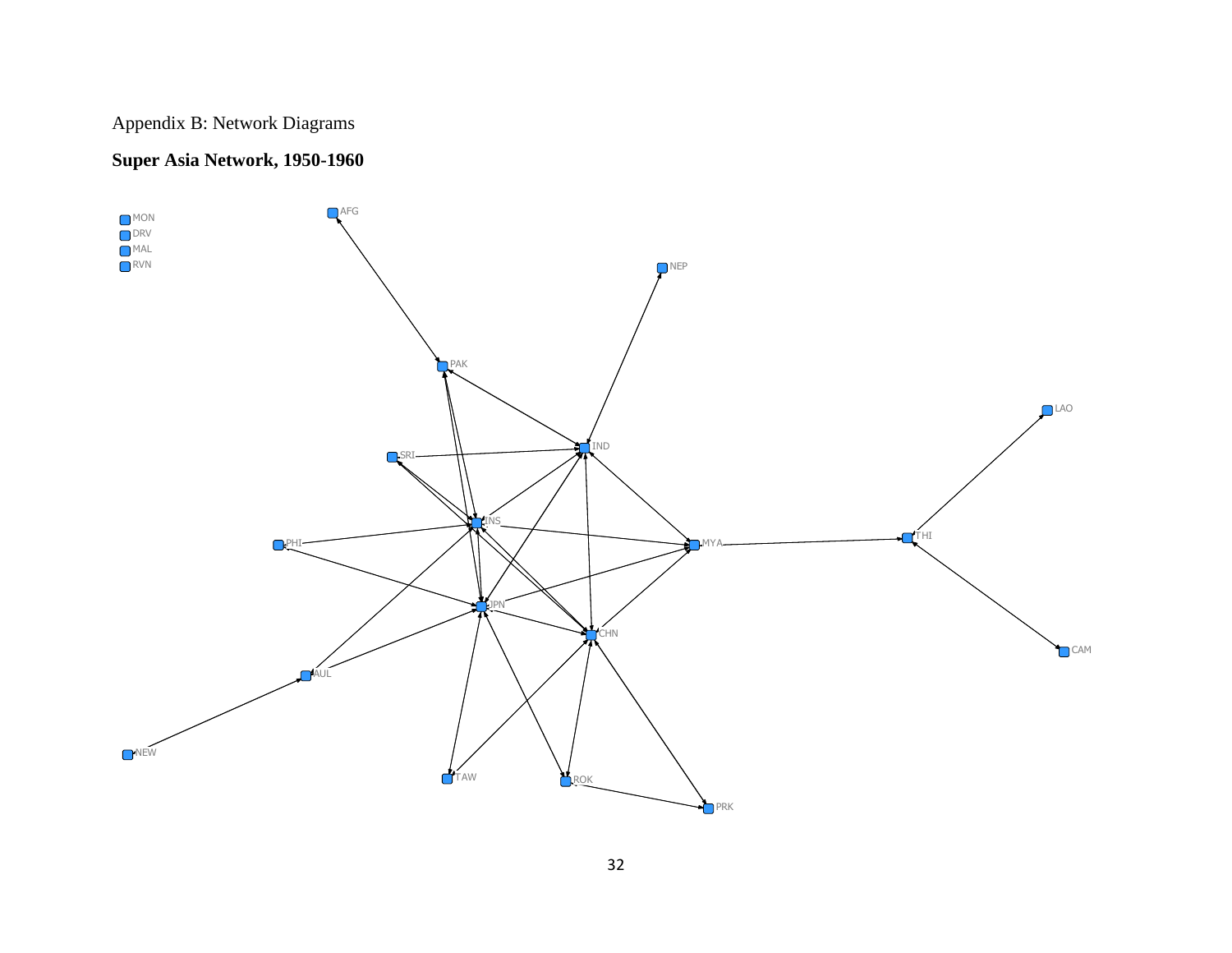## **Super Asia Network, 1961-1972**

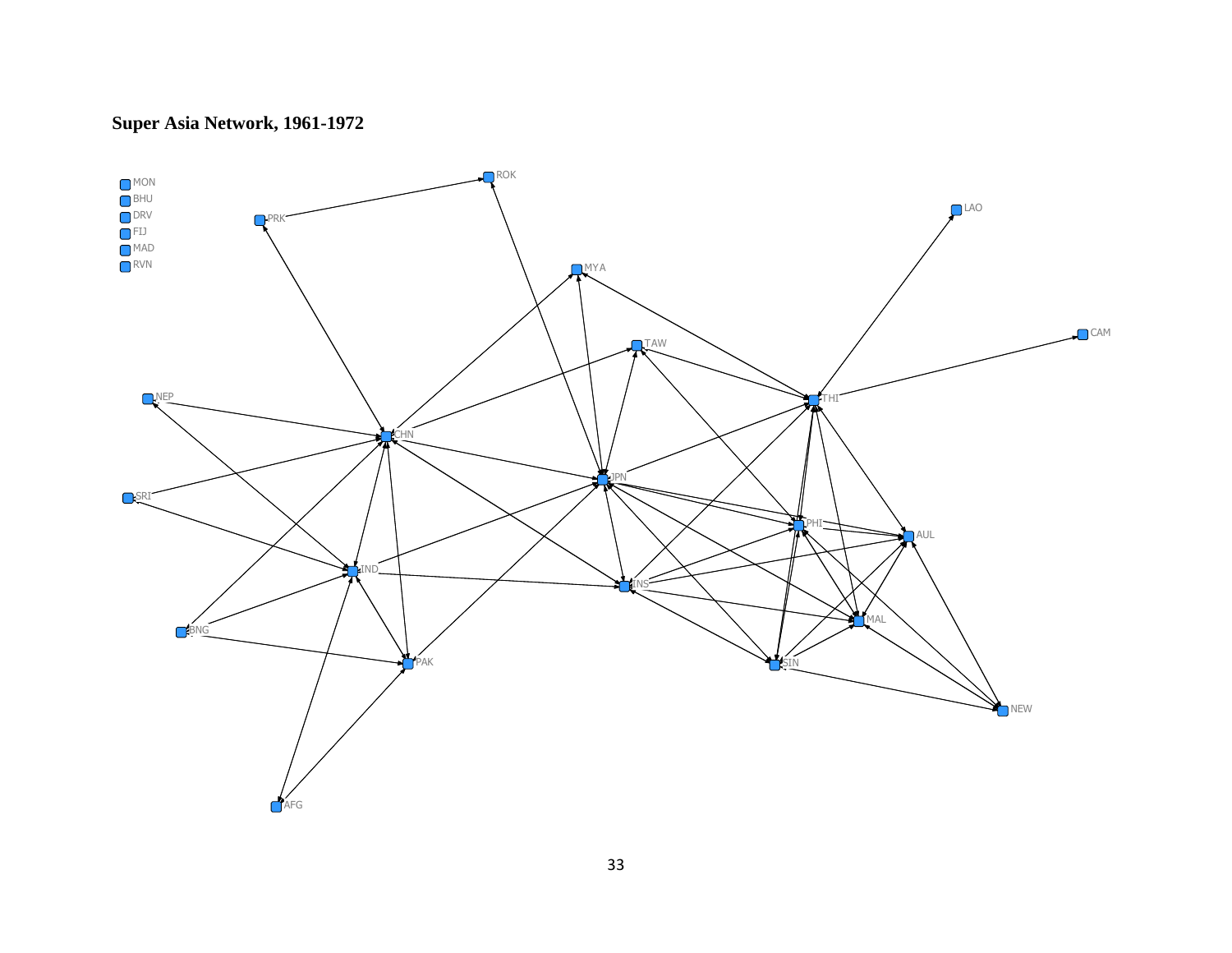## **Super Asia Network, 1973-1978**

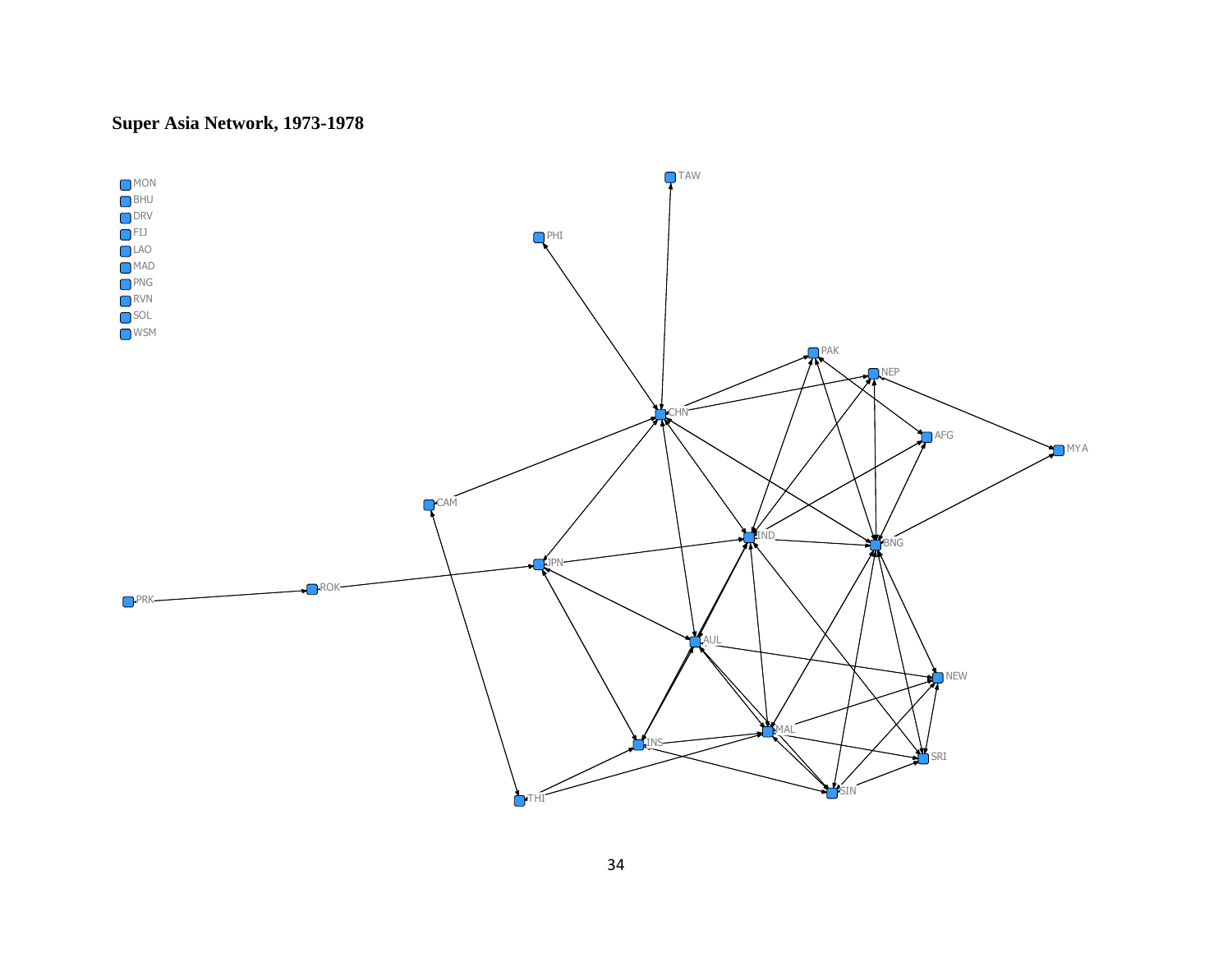## **Super Asia Network, 1990-2000**